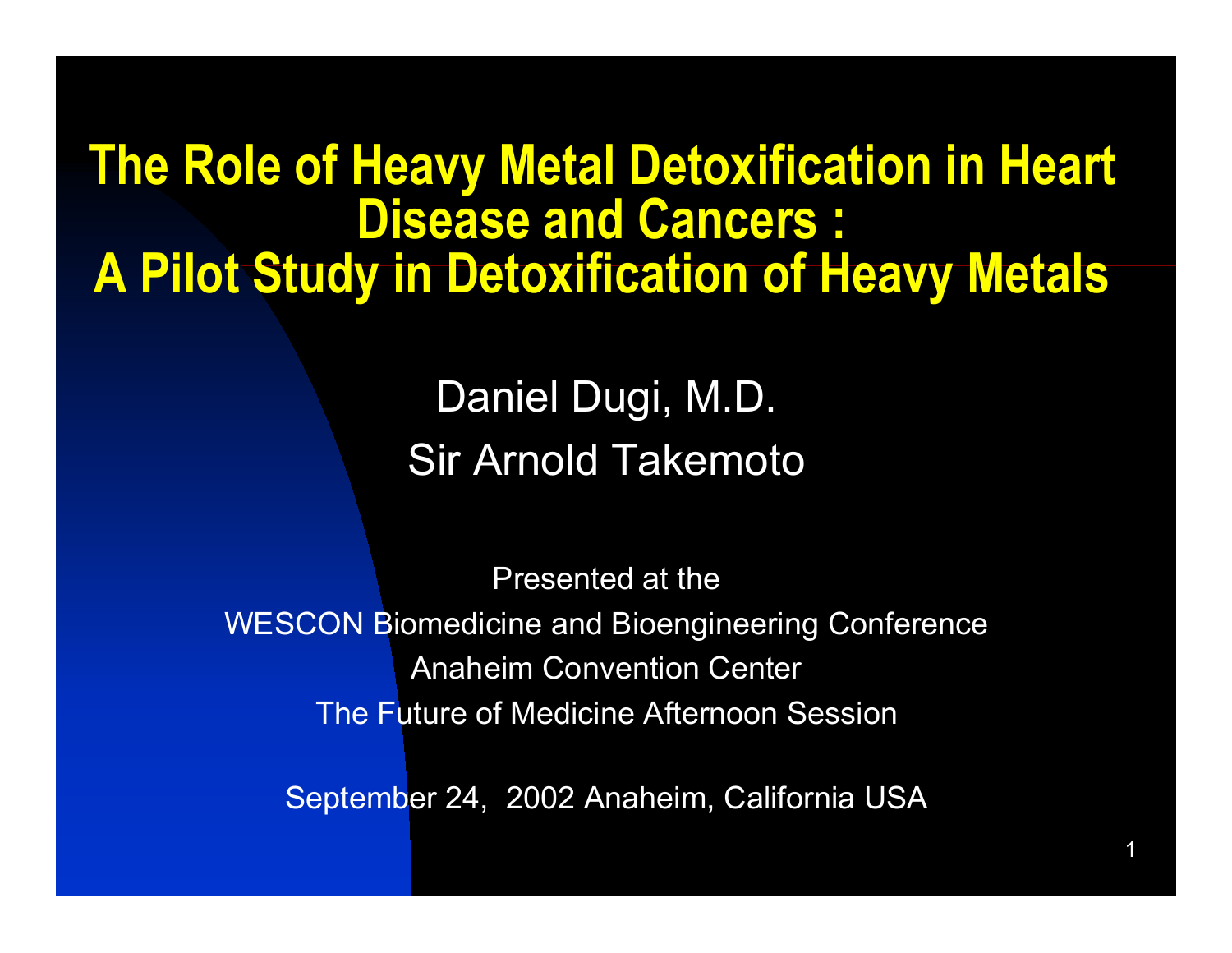#### **ABSTRACT**

**Heavy metal detoxification has been shown to decrease cancer mortality by 90% in a 18-year controlled clinical study by Blumer and Cranton. Frustachi et. al. has shown a very strong correlation between cardiomyopathy (heart disease) and heavy metals accumulation in the coronary arteries and heart muscle. The role of heavy metal detoxification in the prevention and/or treatment of cancers and heart disease is paramount for optimum healing or prevention. Heavy metal accumulation can cause suppression of the immune system, bind receptor sites, inhibit proper enzyme systems, and lead to undesirable free-radical and oxidative functions.**

**A pilot study utilizing a unique oral detoxifying concentrate, DeTox Max, containing true disodium EDTA, microencapsulated in essential phospholipids microspheres was utilized as a provocation, detoxifying agent for a 16 patient pilot study. Significant quantities of heavy metals were excreted in a 48-hour collection versus each patient's baseline 24 hour collection.**

**The pilot study results confirmed substantial excretion of heavy metals. A surprising outcome of the study was the remarkable clinical healing and significant increase in brain acuity in patients that occurred within 2 weeks after only one vial was utilized, compared to previous pre provocation.**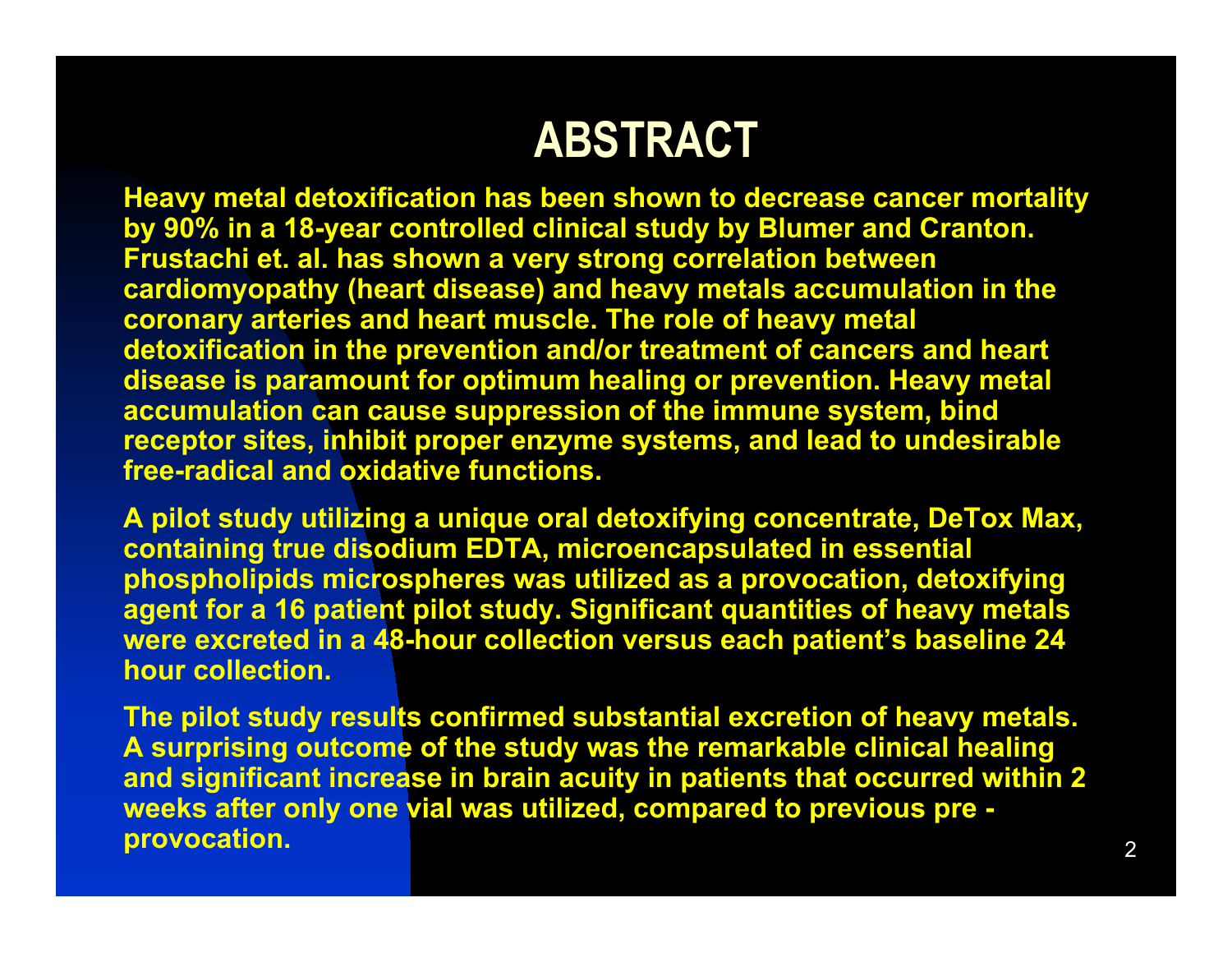#### **Detox MAX Clinical Study Proposal**

- ¾ **To assess the heavy metal detoxifying ability of Detox MAX, an oral detoxification agent containing 22 grams of essential phospholipids (EPL's); microencapsulating 1 gram of sodium endetate.**
- ¾ **To ascertain the most efficacious dose regimen of Detox MAX**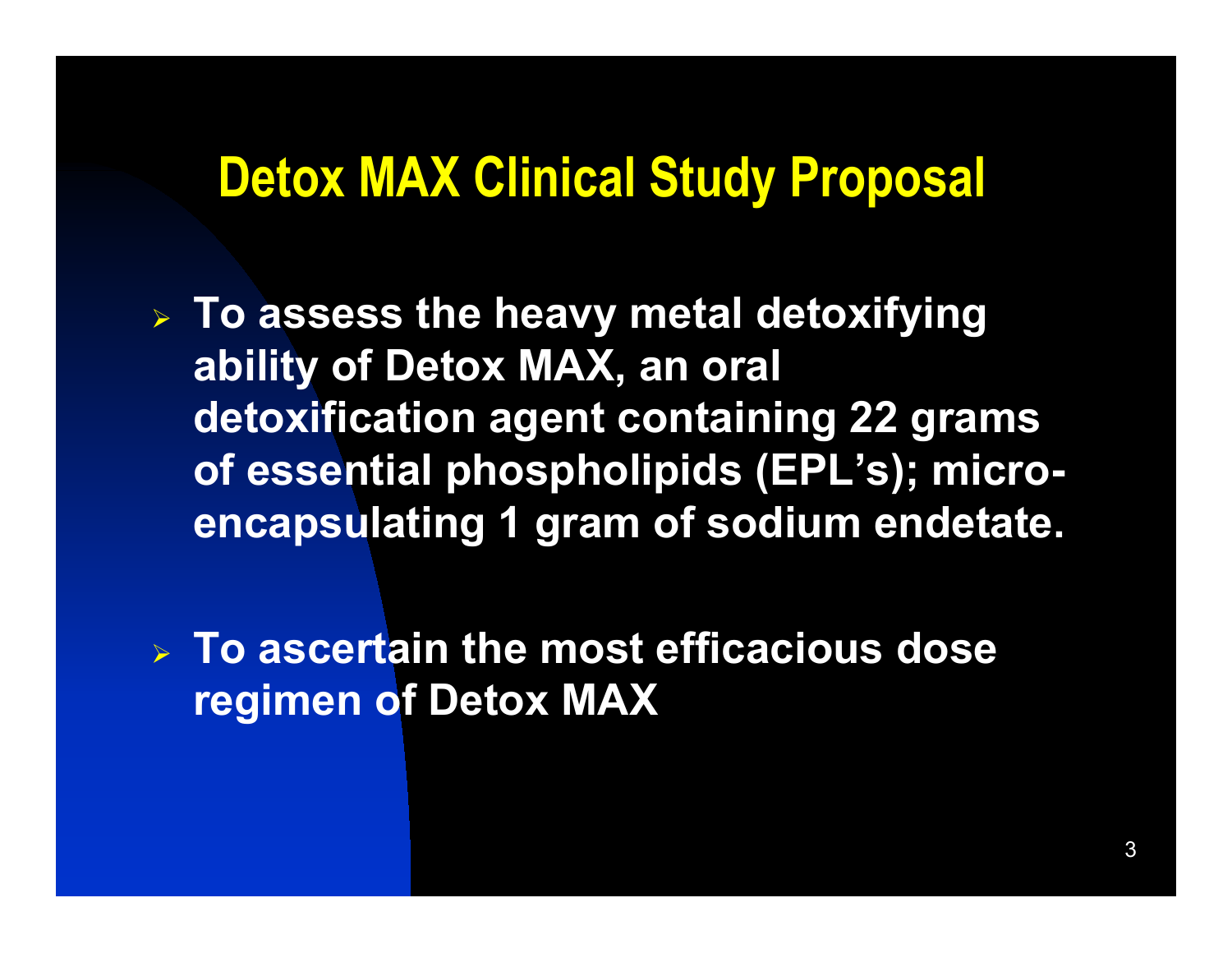## **Heavy Metal Accumulation**

- ¾ **Linked to increased free-radical activity and oxidation processes**
- ¾ **Can contribute to premature aging and aging diseases**
- ¾ **Can cause suppression and/or deregulation of the immune system, leading to a ten fold increase in cancer mortality** (Blumer, W. and Cranton, E.)
- ¾ **Suspected to contribute to learning disorders and neuro-degenerative diseases**
- ¾ **Increases risk of cardiomyopathy** (Frustachi et. al.)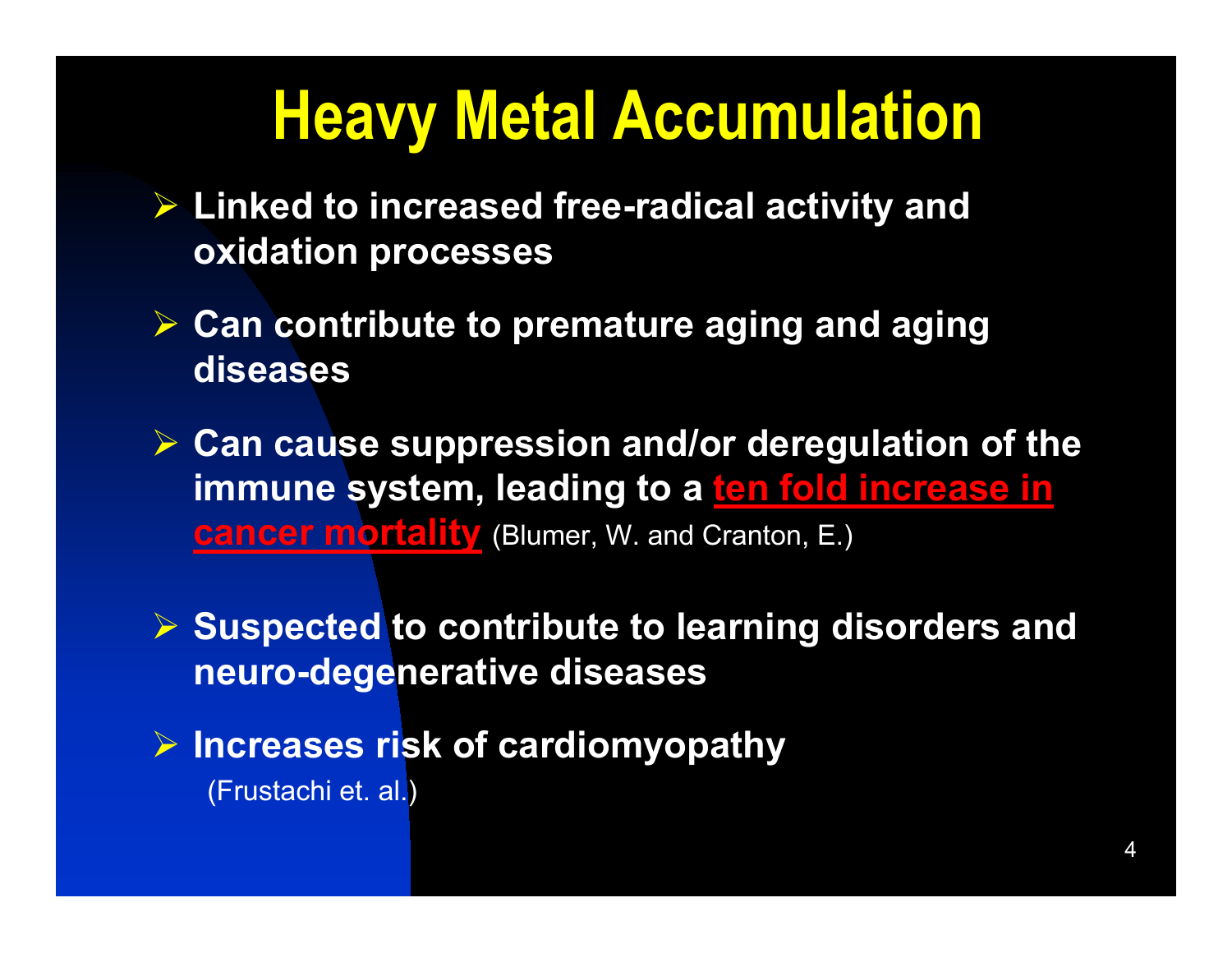#### Volume 2, Numbers 1/2, Spring/Summer 1989 **Ninety Percent Reduction in Cancer Mortality after Chelation Therapy With EDTA**

Walter Blumer, M.D. and Elmer Cranton, M.D.

ABSTRACT: Mortality from cancer was reduced 90% during an 18-year follow up of 59 patients treated with Calcium-EDTA. Only one of 59 treated patients (1.7%) died of cancer while 30 of 172 non-treated control subjects (17.6%) died of cancer (P=0.002). Death from arteriosclerosis was also reduced. Treated patients had no evidence of cancer at the time of entry into this study. Observations relate only to long-term prevention of death from malignant disease, if chelation therapy is begun before clinical evidence of cancer occurs. Control and treated patients lived in the same neighborhood, adjacent to a heavily traveled highway in a small Swiss city. Both groups were exposed to the same amount of lead from automobile exhaust, industrial pollution and other carcinogens. Exposure to carcinogens was no greater for the studied population than exists in most other metropolitan areas throughout the world. Statistical analysis showed EDTA chelation therapy to be the only significant difference between controls and treated patients to explain the marked reduction in cancer mortality.

5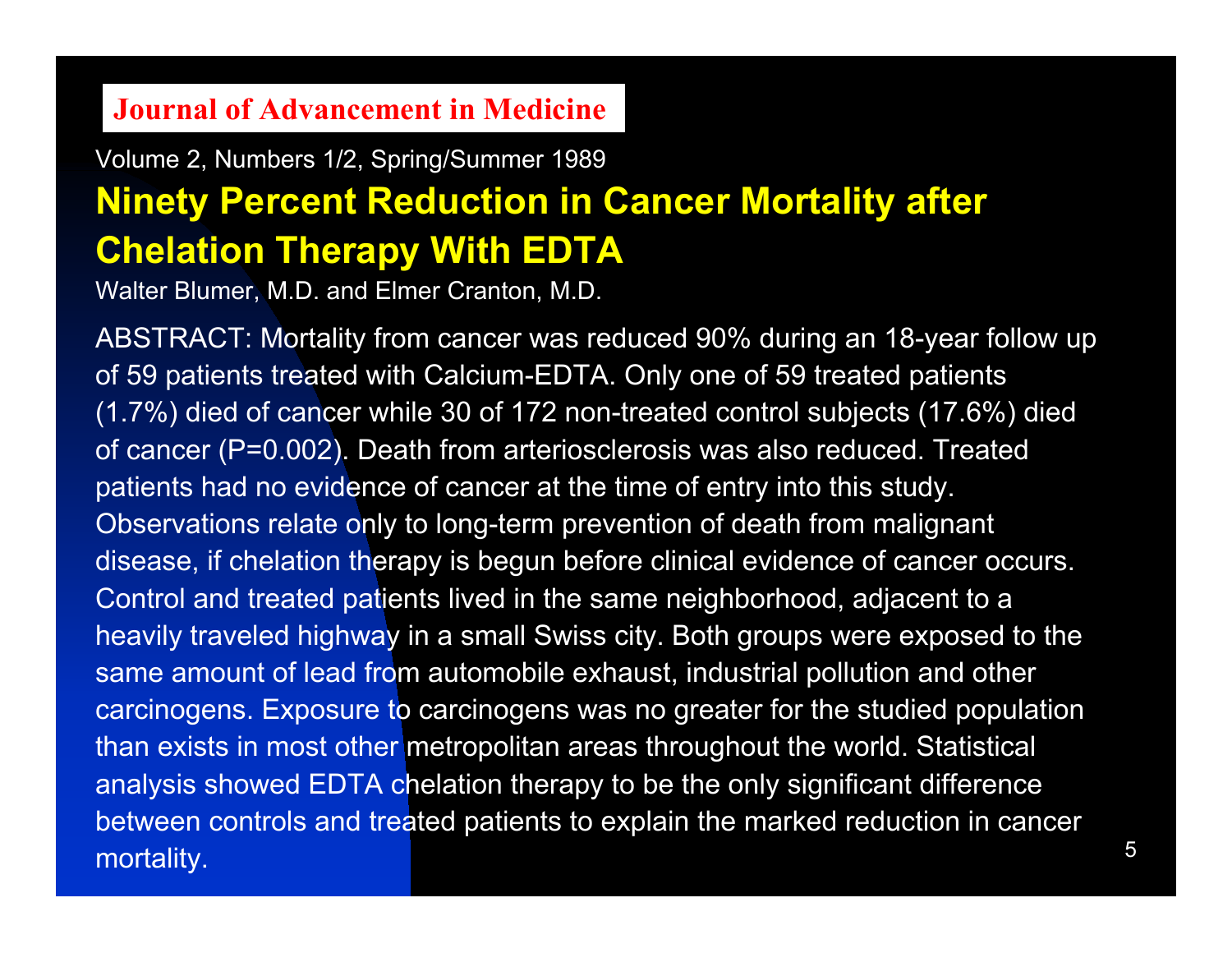**Volume 33, Issue 6, Pages 1578-1583**

#### **Marked elevation of myocardial trace elements in idiopathic dilated cardiomyopathy compared with secondary cardiac dysfunction**

**Andrea Frustaci MD, Nicola Magnavita MD, Cristina Chimenti MD, Marina Caldarulo MD, Enrico Sabbioni PhD, Romano Pietra PhD, Carlo Cellini MD, Gian Federico Possati MD and Attilio Maseri MD Received: 6/8/1998. Revised: 1/11/1999. Accepted: 1/21/1999.**

#### **AbstractOBJECTIVES**

We sought to investigate the possible pathogenetic role of myocardial trace elements (TE) in patients with various forms of cardiac failure.

#### **BACKGROUND**

Both myocardial TE accumulation and deficiency have been associated with the development of heart failure indistinguishable from an idiopathic dilated cardiomyopathy.

#### **METHODS**

Myocardial and muscular content of 32 TE has been assessed in biopsy samples of 13 patients (pts) with clinical, hemodynamic and histologic diagnosis of idiopathic dilated cardiomyopathy (IDCM), all without past or current exposure to TE. One muscular and one left ventricular (LV) endomyocardial specimen from each patient, drawn with metal contamination-free technique, were analyzed by neutron activation analysis and compared with 1) similar surgical samples from patients with valvular (12 pts) and ischemic (13 pts) heart disease comparable for age and degree of LV dysfunction; 2) papillary and skeletal muscle surgical biopsies from 10 pts with mitral stenosis and normal LV function, and 3) LV endomyocardial biopsies from four normal subjects.

#### **RESULTS**

A large increase (>10,000 times for mercury and antimony) of TE concentration has been observed in myocardial but not in muscular samples in all pts with IDCM. Patients with secondary cardiac dysfunction had mild increase (5 times) of myocardial TE and normal muscular TE. In particular, in pts with IDCM mean mercury concentration was 22,000 times (178,400 ng/g vs. 8 ng/g), antimony 12,000 times (19,260 ng/g vs. 1.5 ng/g), gold 11 times (26 ng/g vs. 2.3 ng/g), chromium 13 times (2,300 ng/g vs. 177 ng/g) and cobalt 4 times (86,5 ng/g vs. 20 ng/g) higher than in control subjects.

#### **CONCLUSIONS**

A large, significant increase of myocardial TE is present in IDCM but not in secondary cardiac dysfunction. The increased concentration of TE in pts with IDCM may adversely affect mitochondrial activity and myocardial metabolism and worsen cellular function.

#### **Affiliations:**

Department of Cardiology, Catholic University, Rome, Italy. Department of Occupational Medicine, Catholic University, Rome, Italy. Department of Cardiac Surgery, Catholic University, Rome, Italy. CEC Environmental Institute Joint Research Center Ispra (VA), Rome, Italy.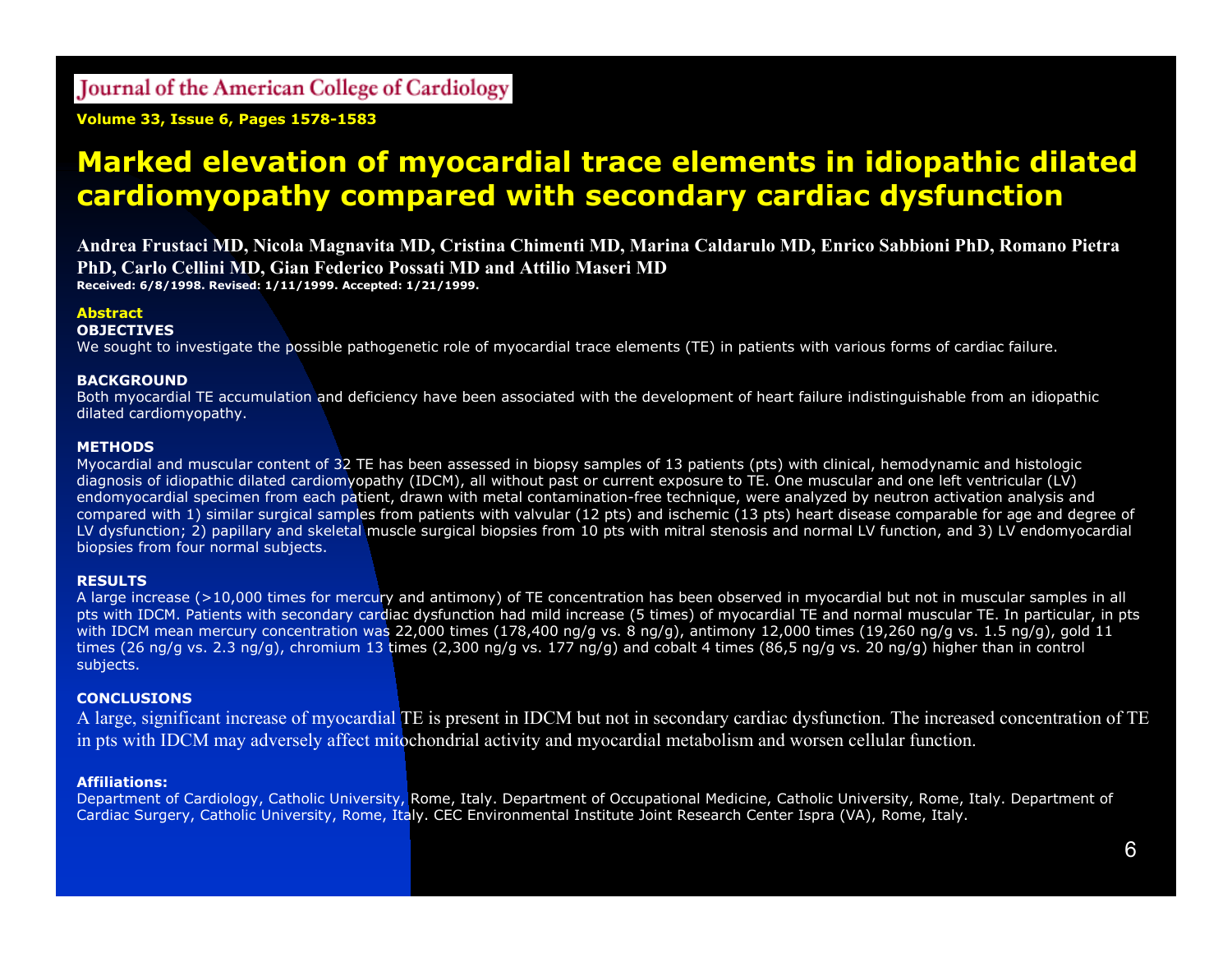## **Free-radicals and Oxidation Processes**

- ¾ **Heavy metals are known to catalyze free-radical activity and increase the aging process**
- ¾ **Heavy metals are used in chemical synthesis as a catalyst to enhance free-radical propagation**

¾ **Heavy metals catalyze oxidative processes**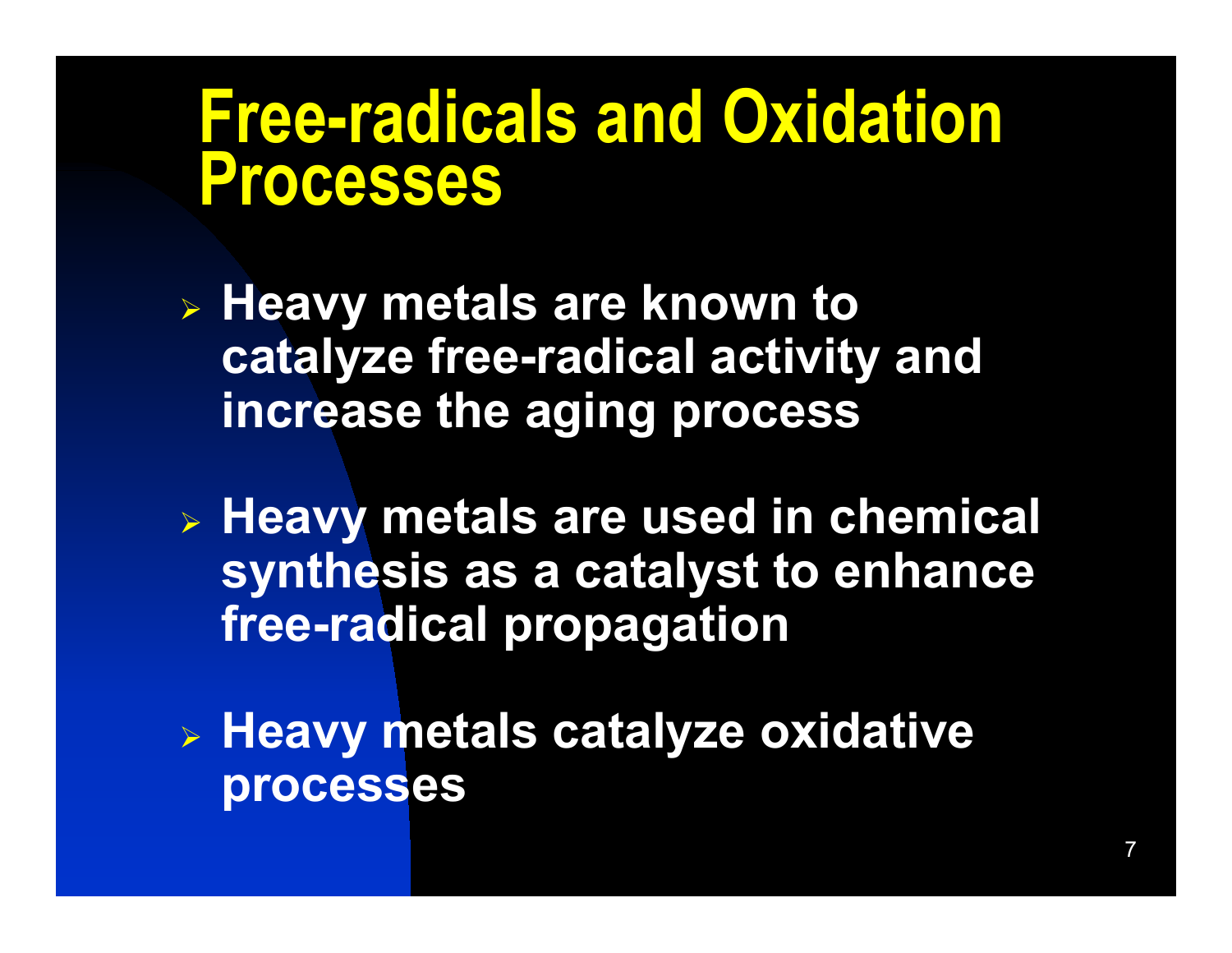## **Premature Aging**

¾ **Systemic heavy metal and vascular decalcification treatments can lead to antiaging processes and enhanced cardiovascular ( Heart) functions**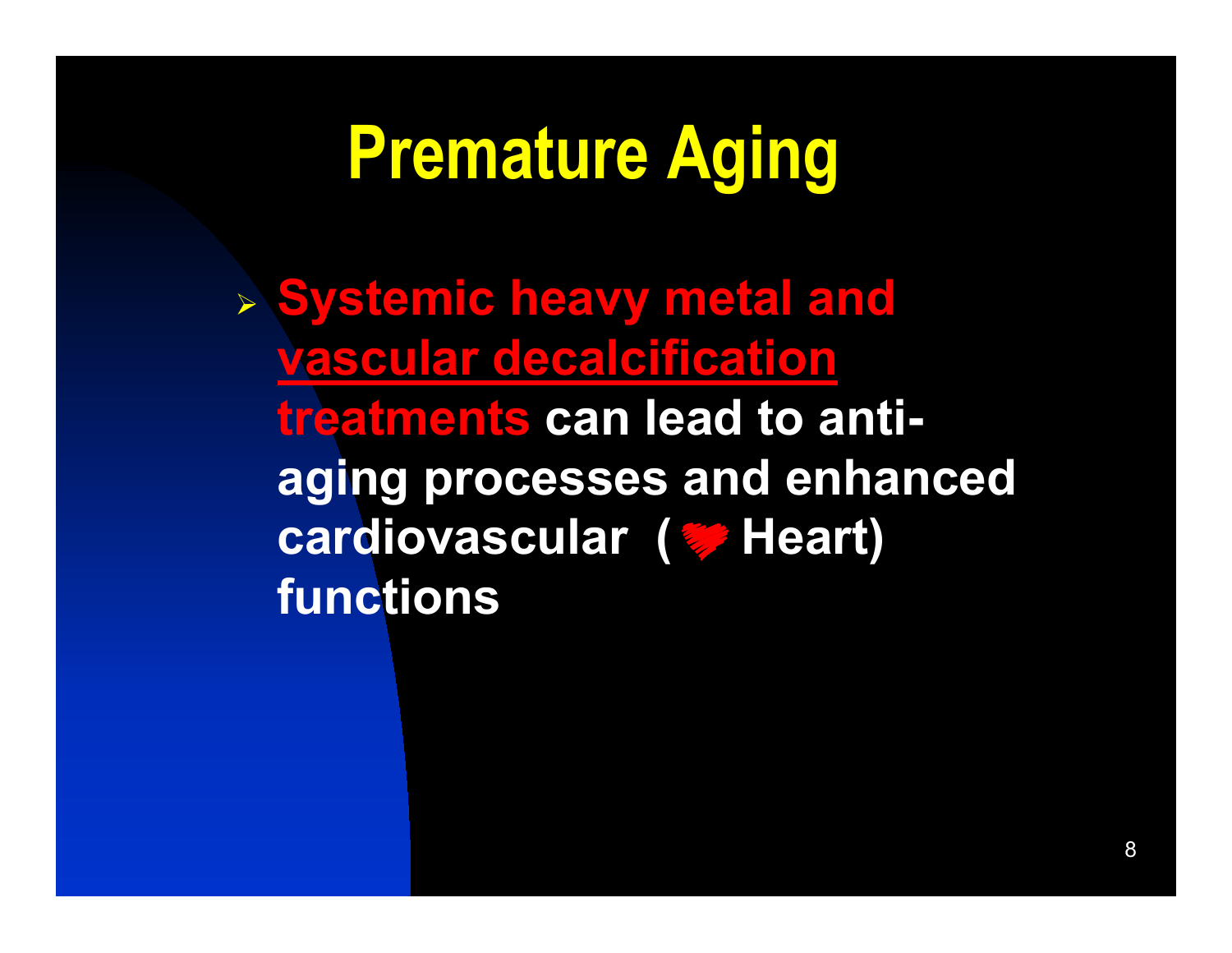## **Immune System**

¾ **Heavy metals can cause suppression and/or deregulation of the immune system leading to binding of receptor sites, inhibition of proper enzyme functions, decreased antibody response, improper hormone functions and undesirable up regulation of the immune system contributing to autoimmune disease**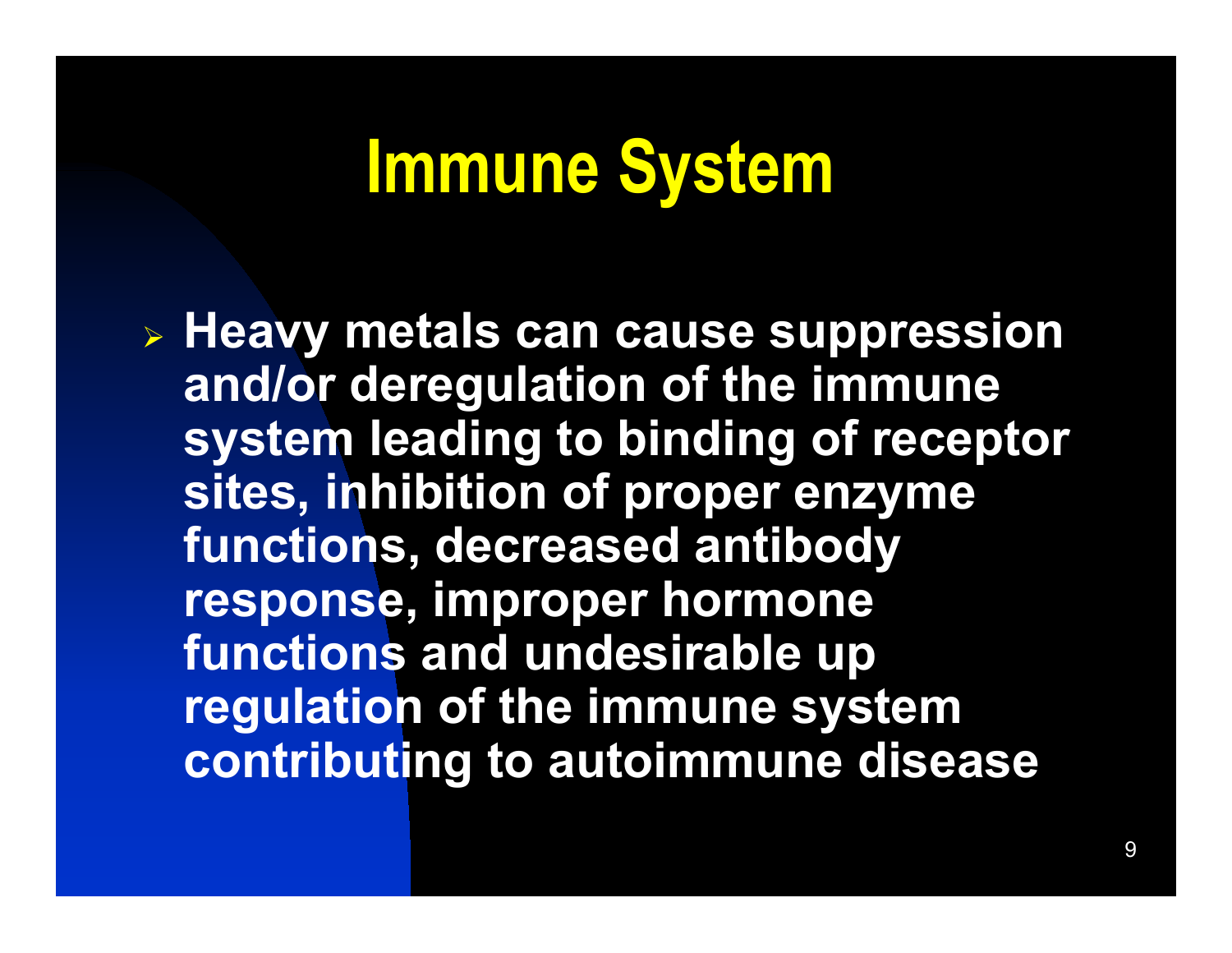# **Learning Disorders and Neuro- Degenerative Diseases**

- ¾ **Heavy metals, particularly aluminum and mercury can bind and accumulate in brain tissue**
- ¾ **Affects proper brain functions**
- ¾ **Has been found in high concentrations in degenerative neuro diseases such as Alzheimer's, Parkinson's, ALS (Lou Gehrig's disease) and Dementia**
- ¾ **Enhanced risk of Autism**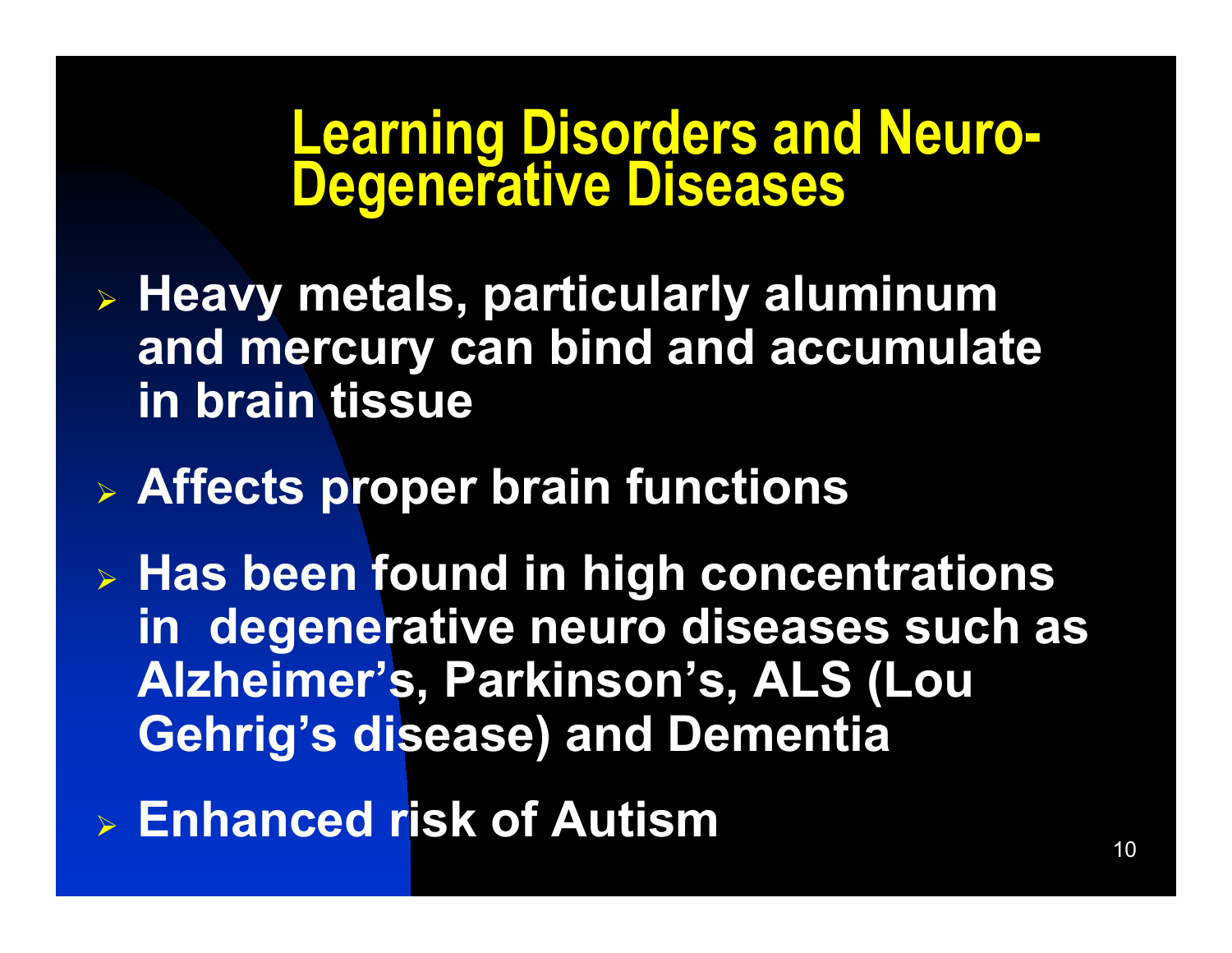## **Total Coronary Artery Plaque and EBCT Coronary Calcium**

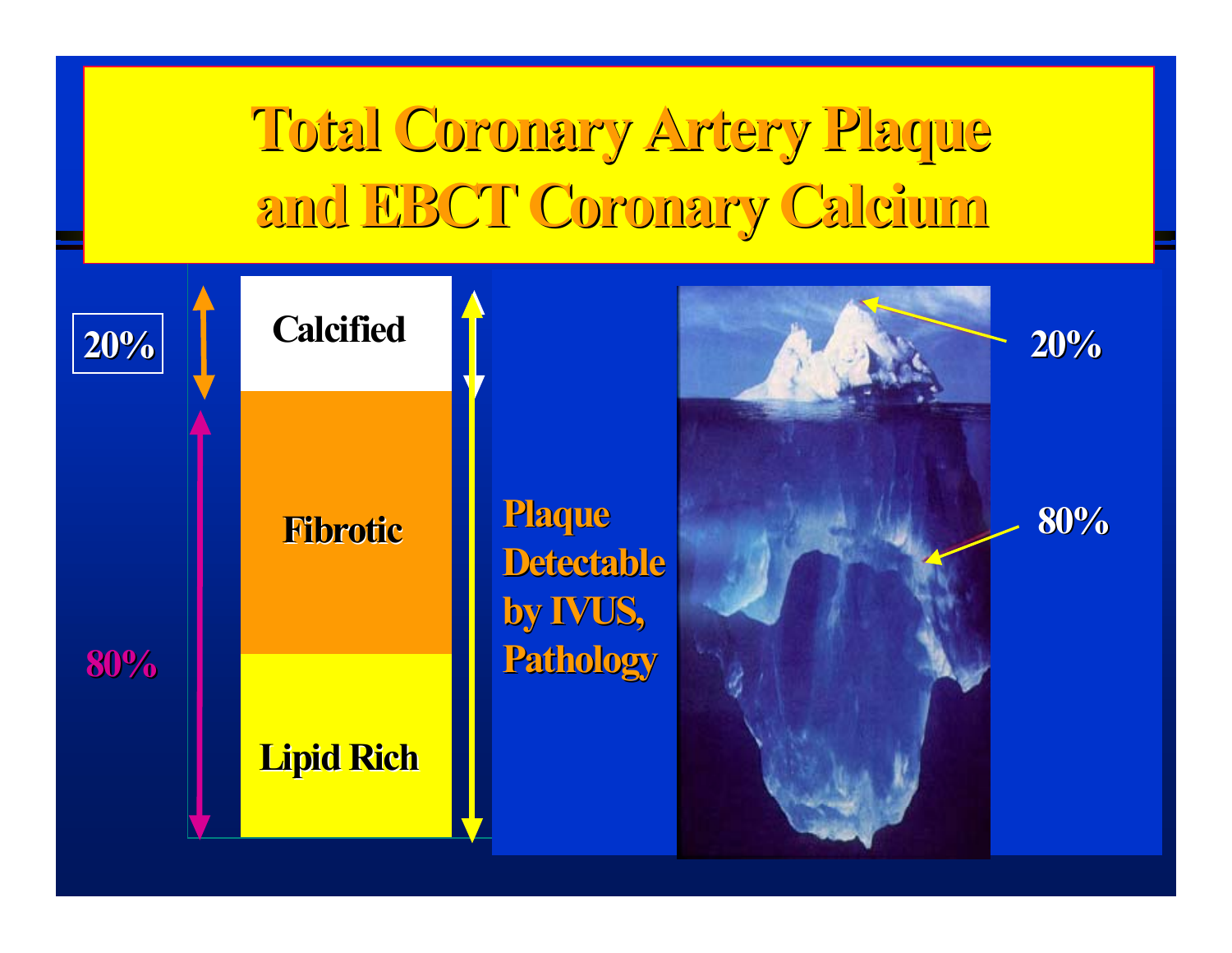#### **Historical Development of a Coronary Artery Plaque**



**This process, in various stages of development, can be seen in many areas of the coronary artery system, consistent with the "diffuse" nature of coronary artery disease**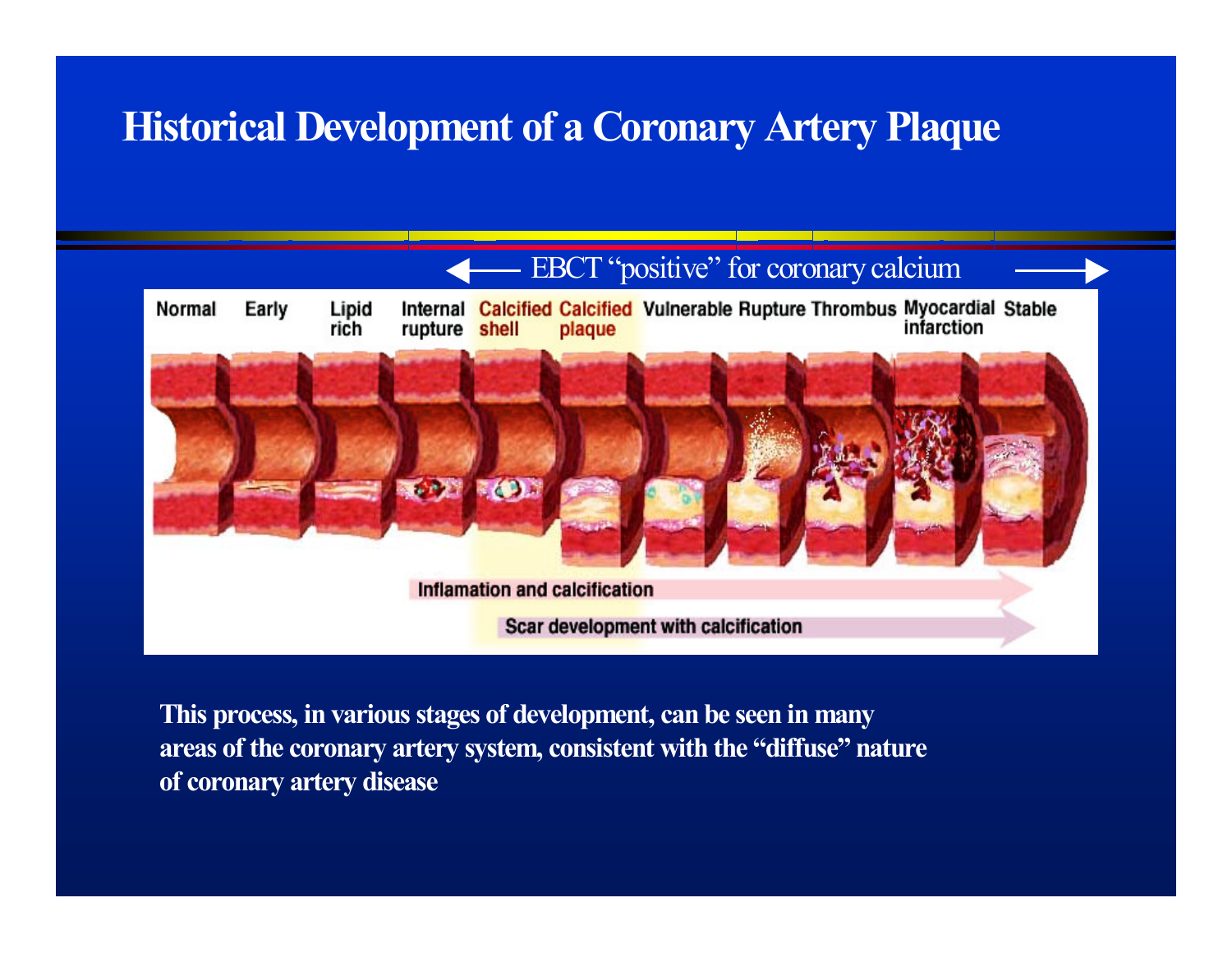#### **CARDIOVASCULAR BENEFITS**

(DeTox Max contains 22 grams of EPL's) 1 to 2 grams of Systemic Essential Phospholipids (EPL's) Can promote (100+ clinical studies in Europe):

- ¾ **Decreased "Unstable" or Vulnerable Coronary Plaque**
- ¾ **Decreased mean total Cholesterol (-12% to -25% )**
- ¾**Decreases in mean LDL (-34%)**
- $\blacktriangleright$ **Increases in mean HDL (+50 to +100% )**
- ¾ **Reduction of serum triglycerides, Type II Diabetes (-37.7% )**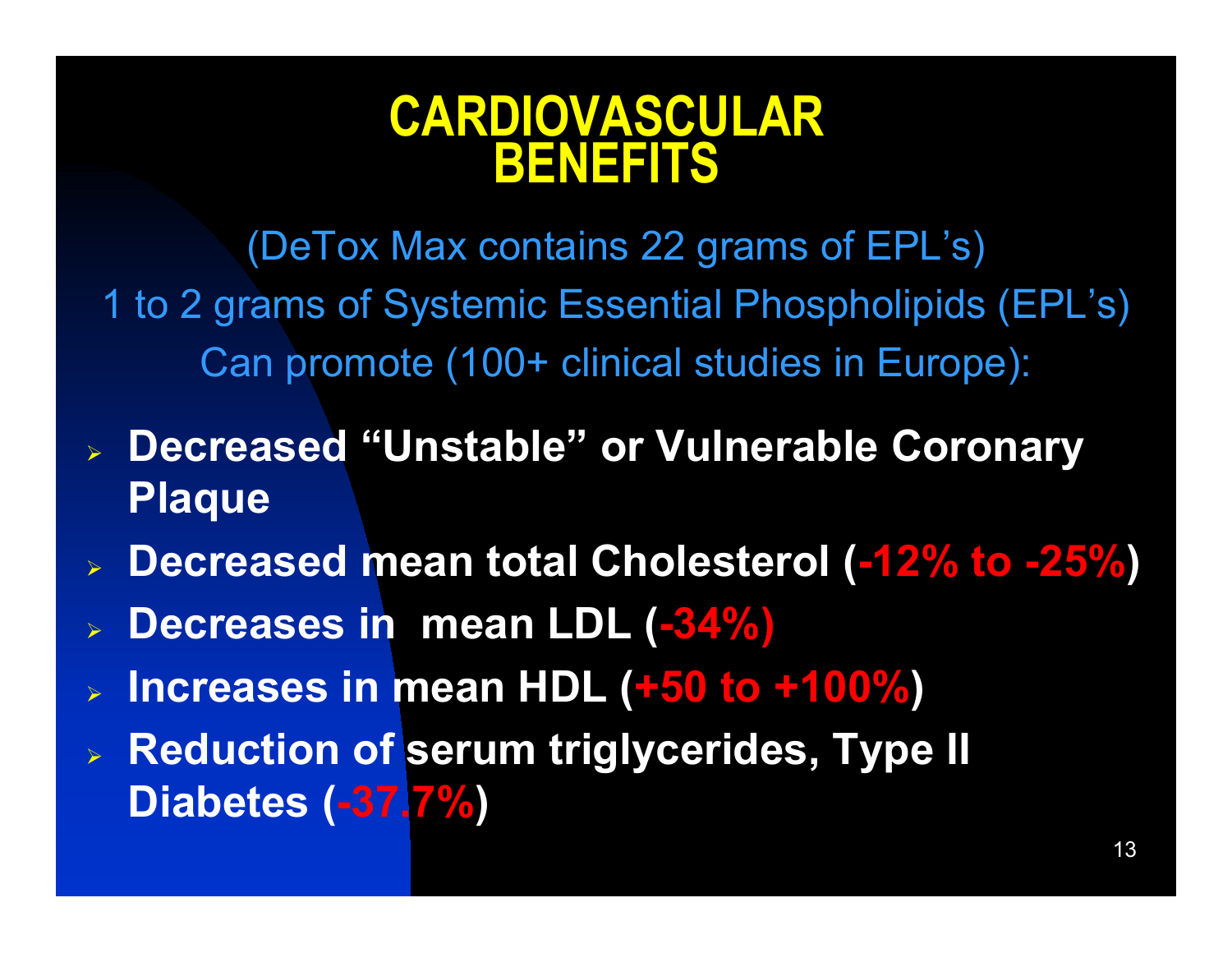#### **CARDIOVASCULAR BENEFITS cont.**

- <sup>¾</sup>**Significant lowering of cardiovascular risk ratio (-33+% )**
- <sup>¾</sup>**Decreased reactive platelet aggregation (-60% )**
- <sup>¾</sup>**Decreases of angina in Stage III & IV attacks or elimination**

<sup>¾</sup>**Increased walking exercise tolerance with angina patients by as much as +900% before angina or nitro is needed**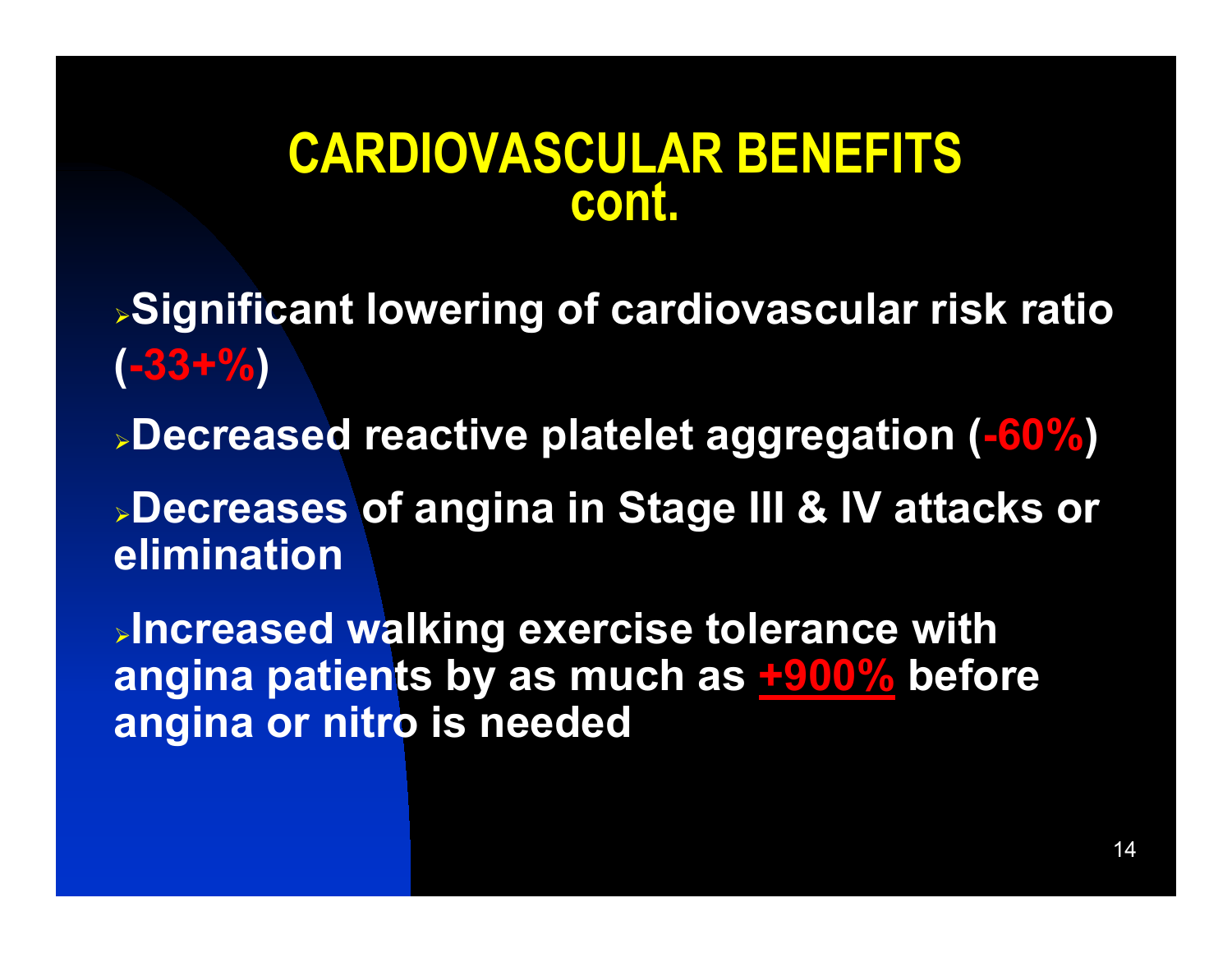# **Essential Phospholipid Microsphere EDTA System**

- ¾ **Supplies microsphere encapsulated droplets of disodium EDTA in an essential phospholipid delivery system with no diarrhea symptoms and extremely high gastrointestinal assimilation to circulating bloodstream**
- ¾ **Slow release of EDTA systemically over a 48 hour + time duration, greatly decreasing possibility of overloading kidneys with heavy metal toxicity**
- 15¾ **"True" plasma soluble ion exchange properties; thereby minimizing beneficial mineral excretion via unique delivery system**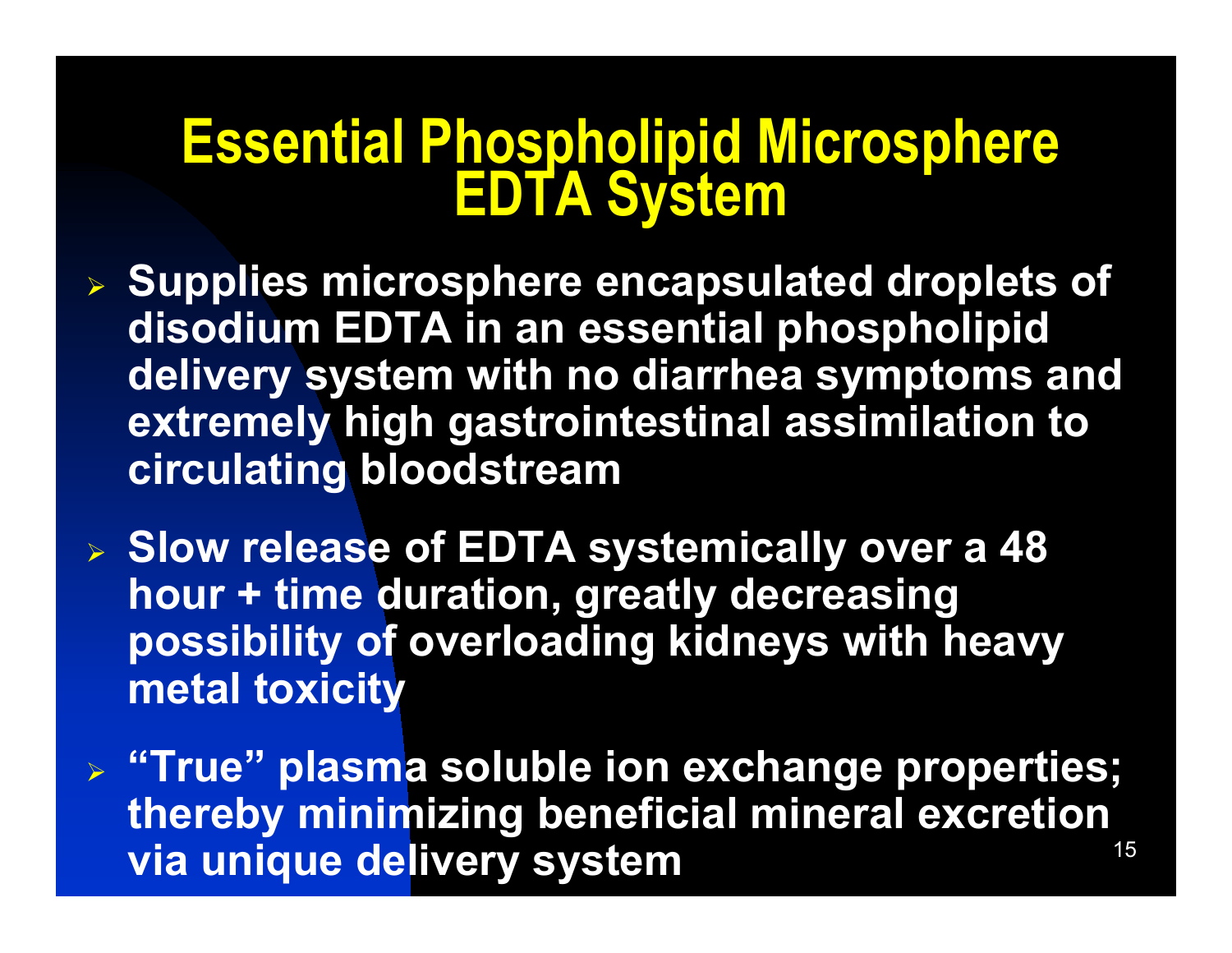### **Clinical Protocol**

- **Baseline 24 urine was collected for each of the 16 patients before provocation.**
- **Patients consumed 1 vial of Detox Max in 6-8 OZ. of fruit juice.**
- **Two successive 24 hr. urine collections.**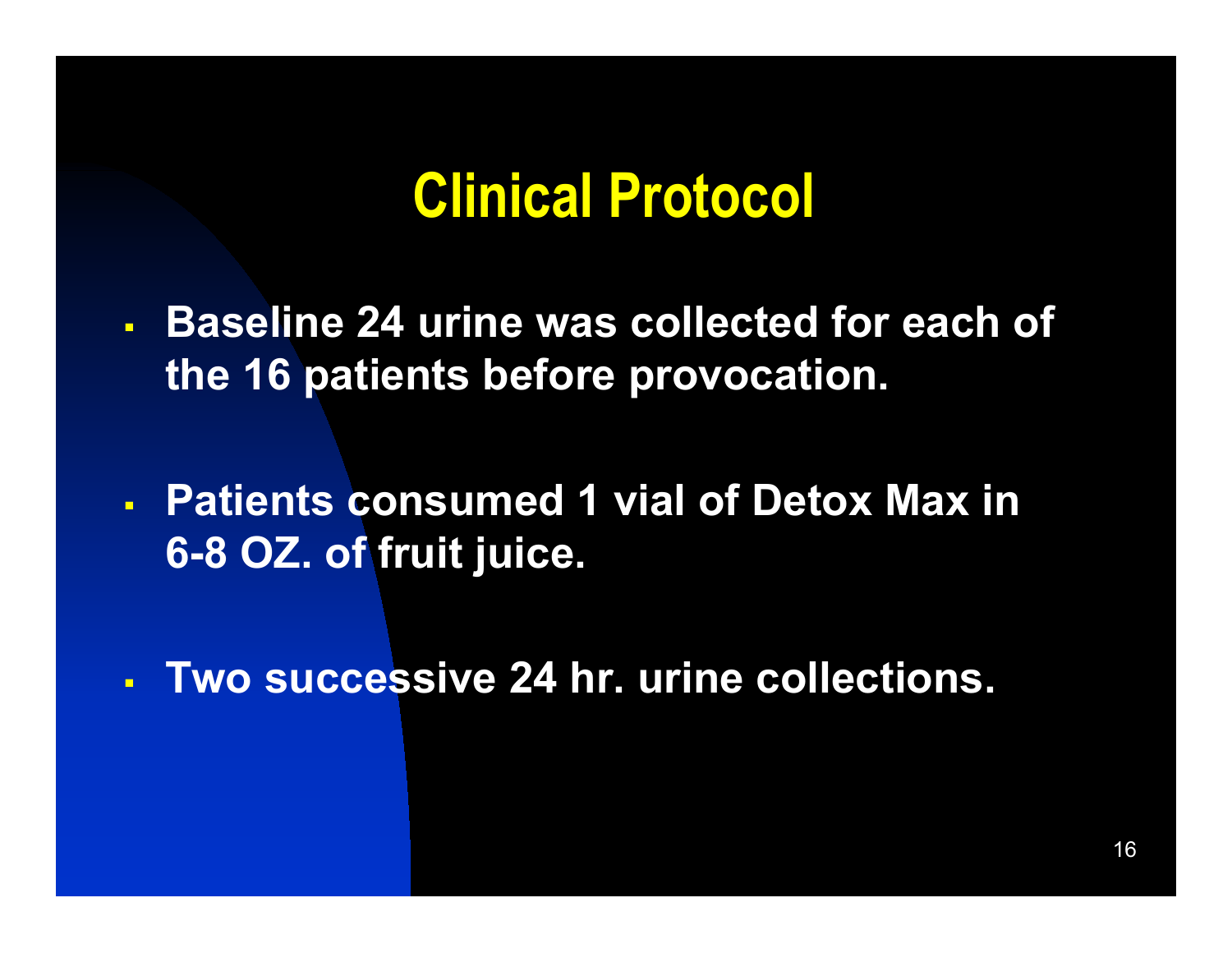## **Protocol - Bedtime DetoxMAX**

- Г **Empty bladder before taking DeTox MAX**
- Г **Take 1 vial of Detox MAX with 1 glass of cranberry or pineapple juice at bedtime (mixed thoroughly).**
- **Collect all urine after taking Detox MAX. Note the time of the 1st urine specimen and continue saving urine for the next 24 hrs. Put all urine in container labeled #1.**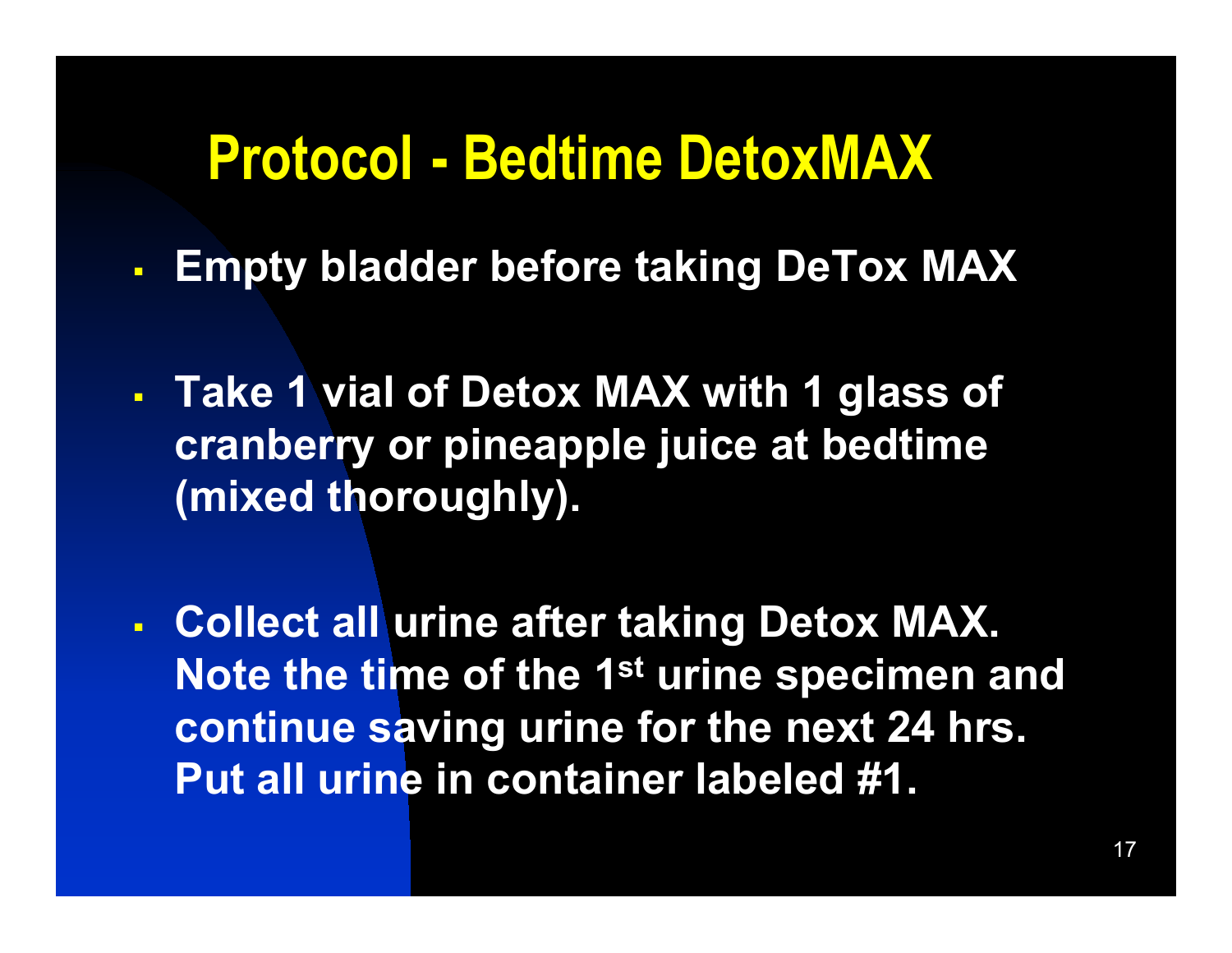## **Protocol - Bedtime DetoxMAX cont.**

- **KEEP CONTAINER OF URINE ON ICE AT ALL TIMES!!!!**
- **After collecting urine for 24 hours, put container #1 on ice and begin collecting urine again in container #2 for the next 24 hours.**
- **Return container #1 to the clinic at 8:00 AM, keeping it on ice.**
- **Return container #2 to the clinic at 8:00 AM, keeping it on ice.**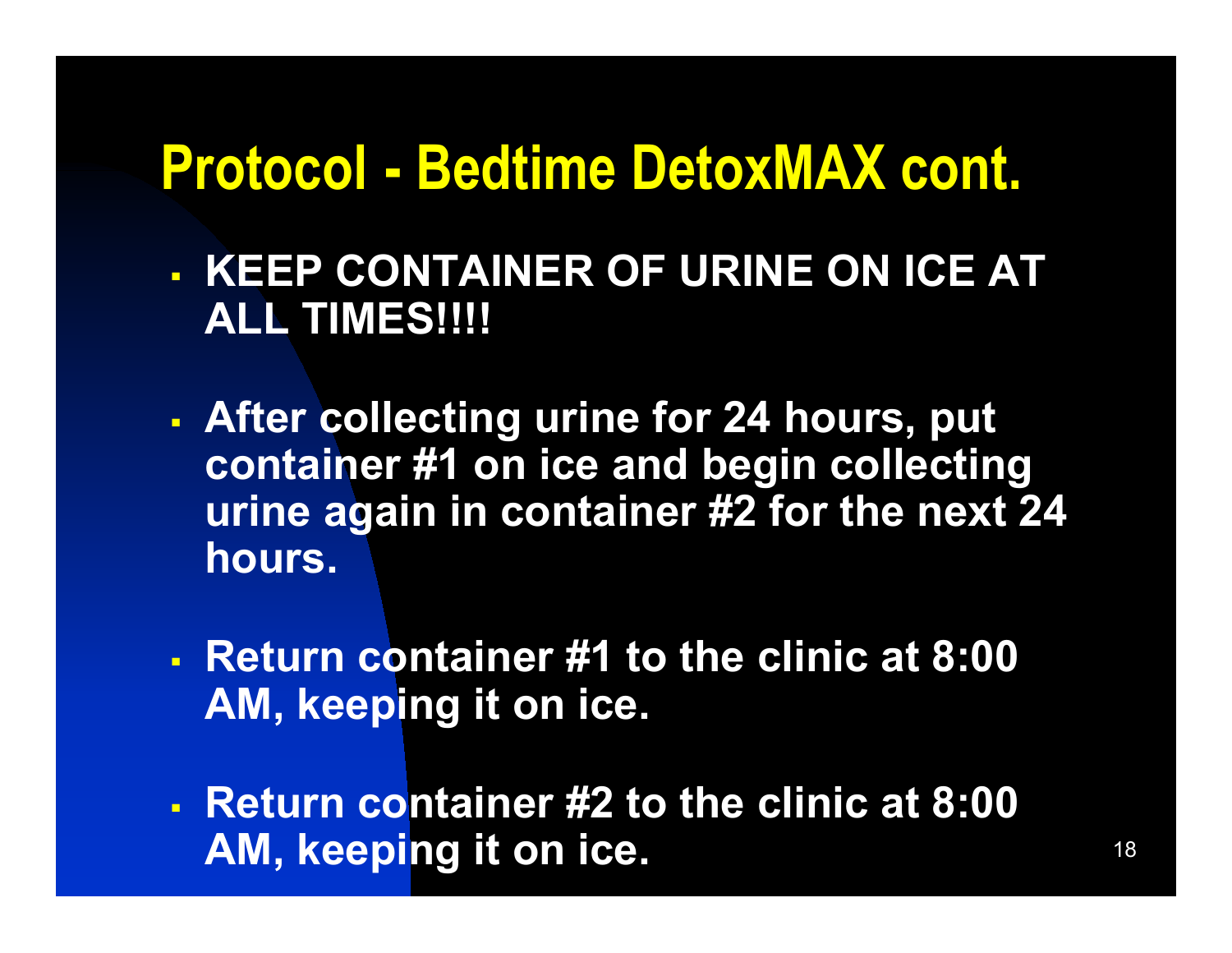## **Detox Max Study Results**

|                 | Increase<br>Over Baseline<br>0-24 Hrs. | Increase<br>Over Baseline<br>24-48 Hrs. | Maximum Increase<br>Over Baseline<br>Total 48 Hrs. |
|-----------------|----------------------------------------|-----------------------------------------|----------------------------------------------------|
|                 |                                        |                                         |                                                    |
|                 | Aluminum > 100 %: 960 ug/24 Hrs        |                                         | 0% >>100 %: 960 ug/24 Hrs                          |
| Antimony        | 0%                                     | 50%                                     | 50%                                                |
| <b>Arsenic</b>  | 75%                                    | 1483.30%                                | 1558.30%                                           |
| Beryllium       | 0%                                     | 0%                                      | 0%                                                 |
| <b>Bismuth</b>  | 4967.70%                               | 1833.30%                                | 6801%                                              |
| Cadmium         | 133.30%                                | 100%                                    | 233.30%                                            |
| Lead            | 2033.30%                               | 2300 %                                  | 4333.30%                                           |
| Mercury         | 0%                                     | 312.50%                                 | 312.50%                                            |
| <b>Nickel</b>   | 977.80%                                | 1011.10%                                | 1988.90%                                           |
| Platinum        | >100 %: 0.8 ug/24 Hrs.                 |                                         | 0% > 100%: 0.8 ug/24 Hrs                           |
| <b>Thallium</b> | 100%                                   | 200%                                    | 300 %                                              |
| <b>Thorium</b>  | >100 %:0.05 ug/24 Hrs                  |                                         | 0.00% > 100%: 0.05 ug/24 Hrs                       |
| Tin             | 1380%                                  | 600%                                    | 1980%                                              |
| Tungsten        | 50%                                    | 100%                                    | 150 %                                              |
| <b>Uranium</b>  | 5100 %:0.09 ug/24 Hrs                  |                                         | 0% >100%: 0.09 ug/24 Hrs                           |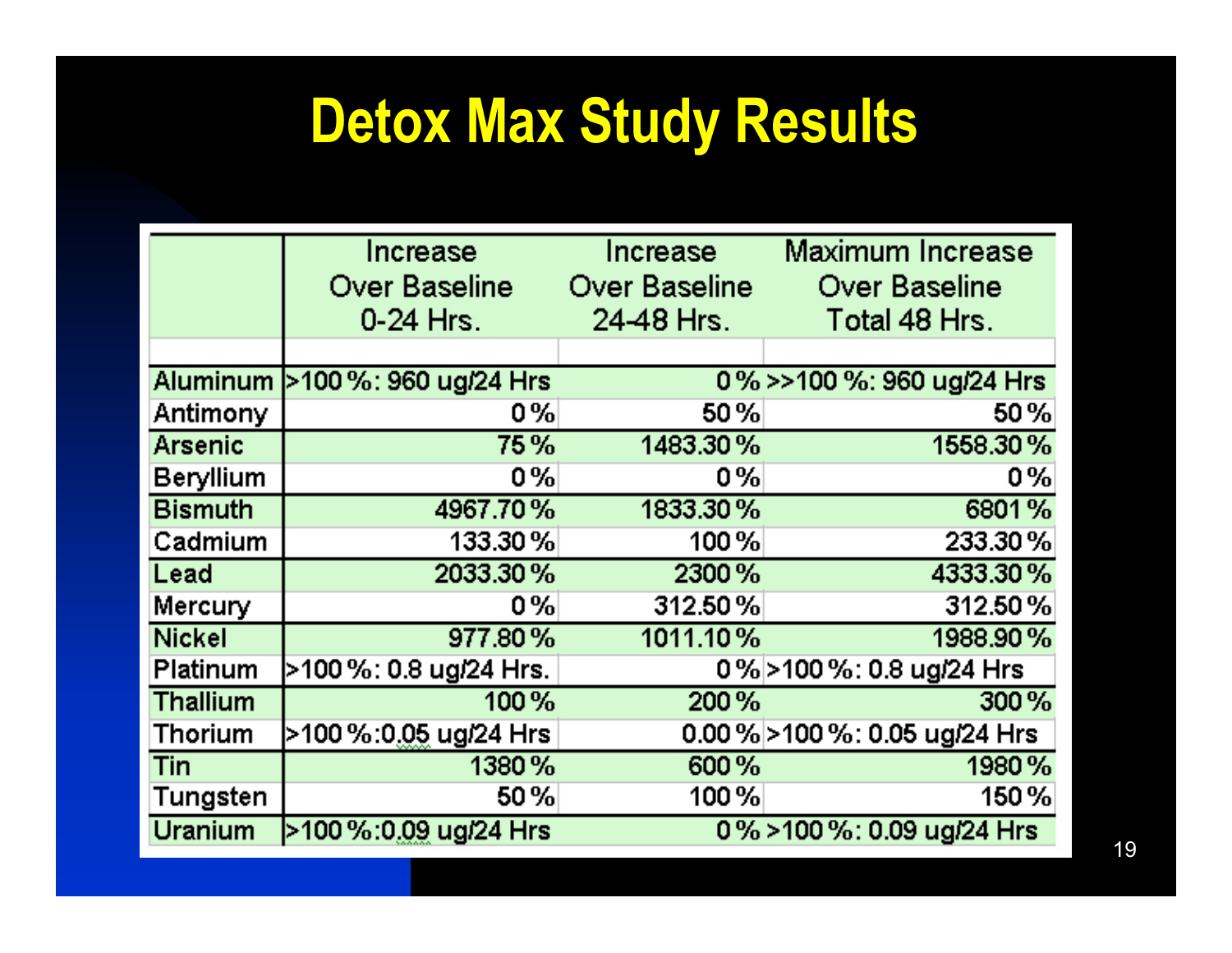Patient # 3

**52 year old male with pancytopenia/myelodysplasia**

¾**Platelets ~35,000 before 1 vial of DeTox MAX**

¾**Platelets~54,000 1/21/2002 after 1 vial of DeTox Max**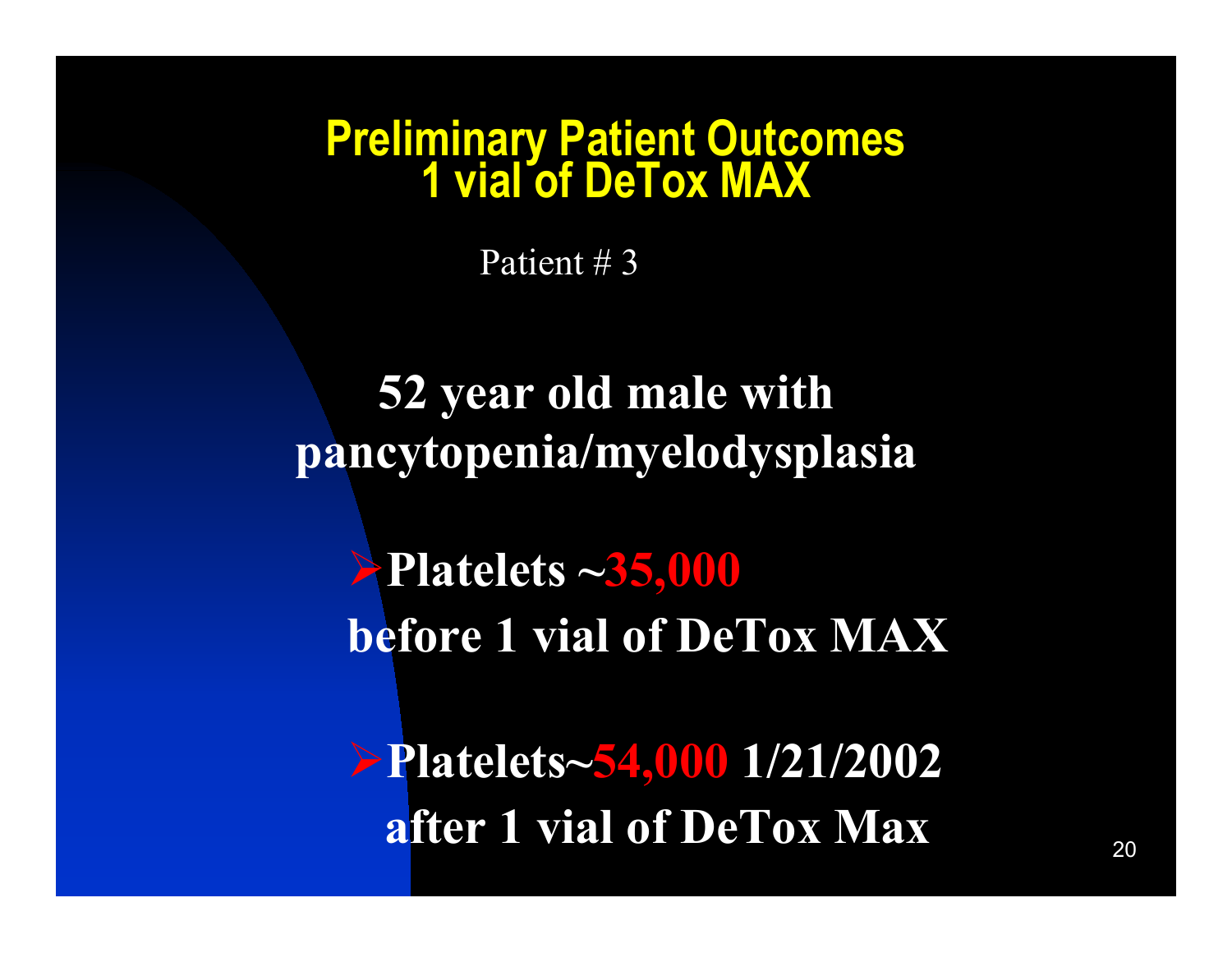Patient #6

**59 year old male with Cardiomyopathy, Diabetes Mellitus, long term Erectile Dysfunction, previous Myocardial Infarction and family history of Alzheimer's** 

**1 week post treatment, patient's family notices significant memory and energy level increase with erectile dysfunction no longer**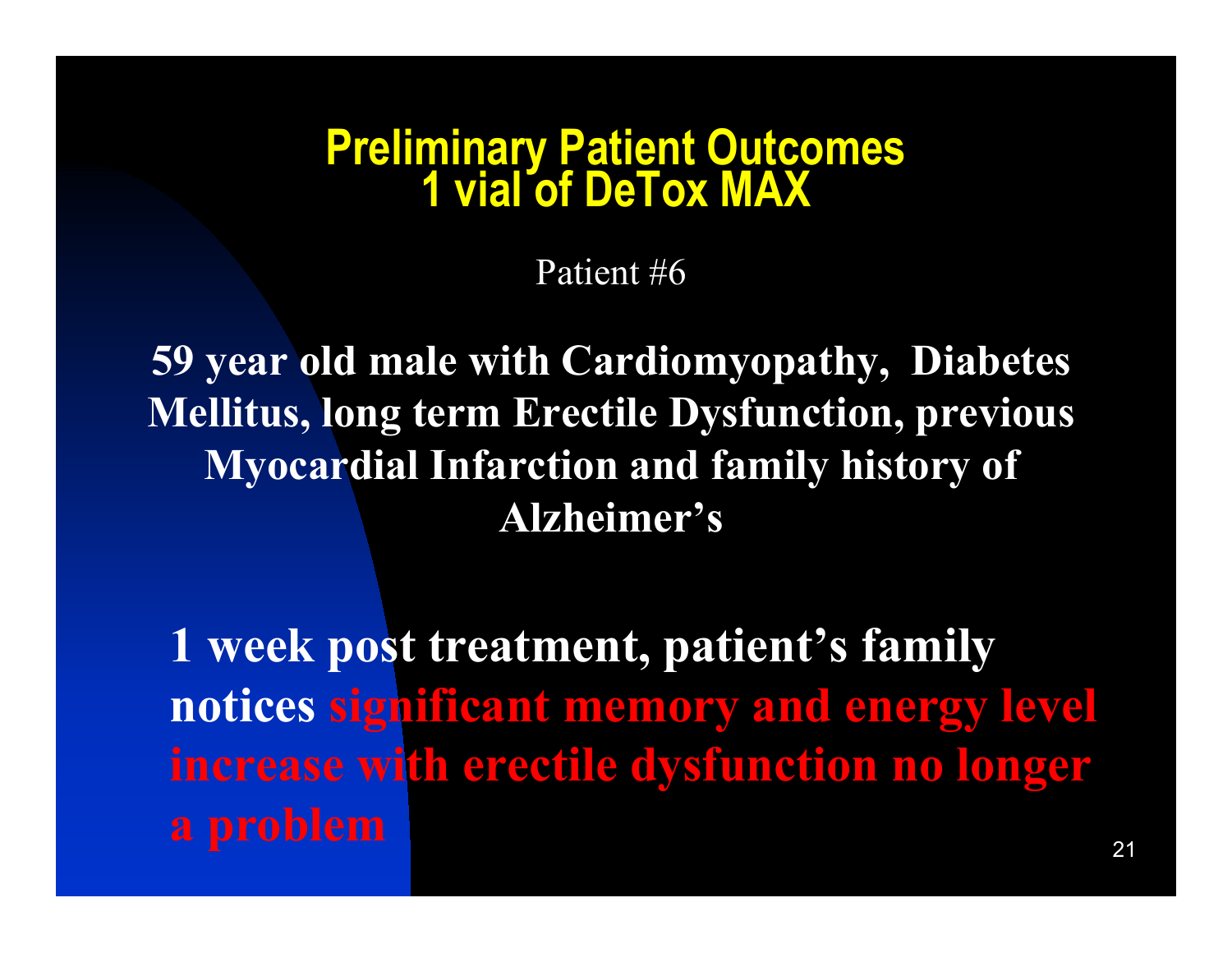Patient #8

**46 year old female with type II Diabetes, 4 Coronary Artery Bypass failure, Depression, Virtually No Exercise Tolerance (20 feet) and daily substantial angina chest pains upon any exertion**

**1 week post 1 vial treatment, mental capacity has increased and patient is able to clean entire house without angina chest pains**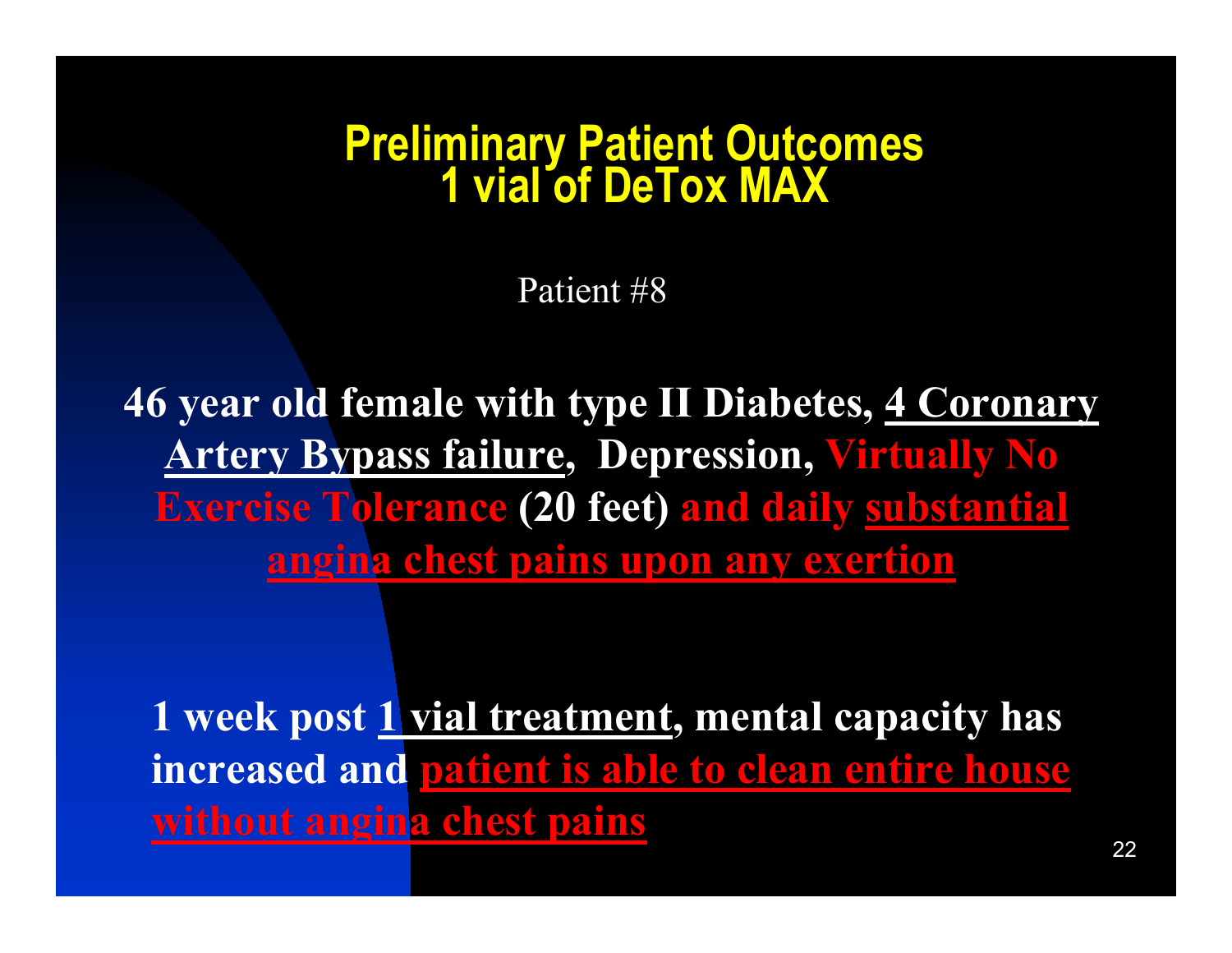#### Patient #16

**75 year old male with Prostate Cancer, Hypertension, Coronary Artery Disease and Renal Insufficiency approaching a need for Kidney Dialysis Treatments**

**2 weeks post 1 vial treatment, he notices significant increase in daily energy, exercise tolerance, mental capacity and is sleeping better and his kidney functions have dramatically increased!**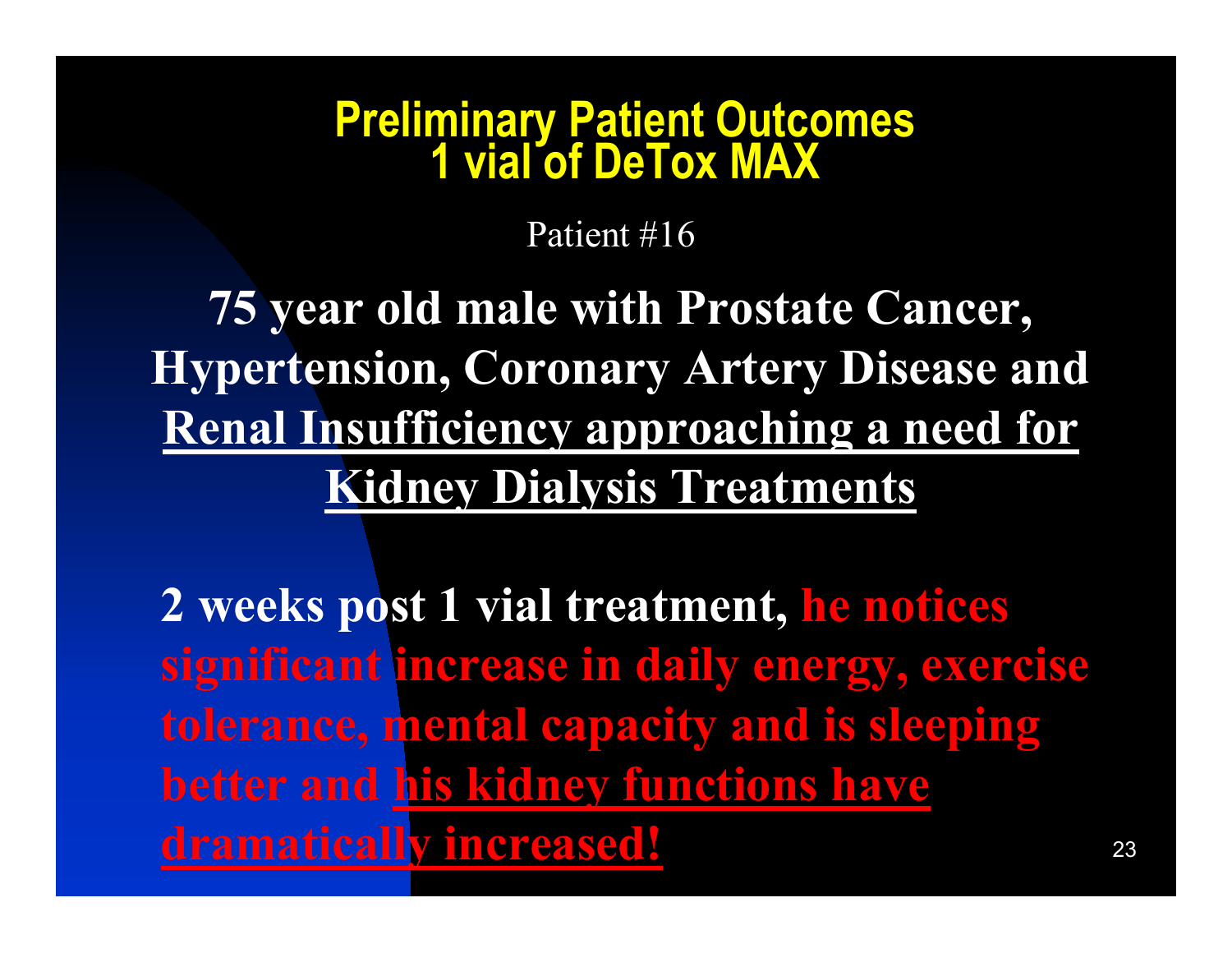#### REFERENCES

- **1. Trowbridge, J.P., and Walker, M.** *The Healing Powers of Chelation Therapy***, Stamford, Conn: New Way of Life, 1988.**
- **2. Frackelton J. and Christensen, L., Mercury poisoning and its potential impact on hormone regulation and aging: preliminary clinical observations using a new therapeutic approach***, J. of Advancement in Medicine***, V. 11, No. 1 (spring 1980) p. 9-23.**
- **3. Blumenthal, H.T.; Lansing, A.I.; and Wheeler, P.A. "Calcification of the media of the human aorta and its relation to intimal arteriosclerosis, aging and disease."** *Amer. J. Path***. 20 (1944), 665.**
- **4. Boyle, A.J.; Mosher, R.E.; and McCann, D.S. "Some vivo effects of chelation. 1: Rheumatoid arthritis."** *J. Chronic Dis***. 16 (1963), 325-328.**
- **5. Leipzig, L.H.; Boyle, A.J.; and McCann, D.S. "Case histories of rheumatoid arthritis treated with sodium or magnesium EDTA***." J. Chronic Dis***. 22 (1970), 553-563.**
- **6.Schroeder, H.A.** *The Poisons Around Us***. Bloomington, Ind.: Indiana University Press, 1974**
- **7. Crapper-McLaghlan, D.R. "Aluminum toxicity in senile dementia-implications for treatment." Presented to the Fall 1981 meeting of AAMP.**
- **8. Casdorph, H.R., and Walker, M.** *Toxic Metal Syndrome: How Metal Poisoning Can Affect Your Brain***. Garden City Park, N.Y., Avery Publishing Group, 1995, p. 267.**
- **9. Frustachi A. et. al., Marked elevation of myocardial trace elements in idiopathic dilated cardiomyopathy compared with secondary cardiac dysfunction***, J. Amer. College of Cardiology***, V. 33, 6 (May 1999), 1578-1583**
- **10. Blumer, W., and Cranton, E., "Ninety Percent Reduction in Cancer Mortality after Chelation Therapy With EDTA",** *J. of Advancement in Medicine,* **Vol 2, No, 1/2, Spring/Summer 1989.**
- **11. Schwartz G. and Reis I., Is Cadmium a cause of human pancreatic cancer?,** *Cancer Epidemiology***,** *Biomarkers & Prevention* **9, (Feb. 2000) p. 139-145**
- **12. Hultber B. et. al., Alterations of thiol metabolism in human cell lines induced by low amounts of copper, mercury or cadmium ions,** *Toxicology***, V. 126, 3 (April 3, 1998), 203-212.**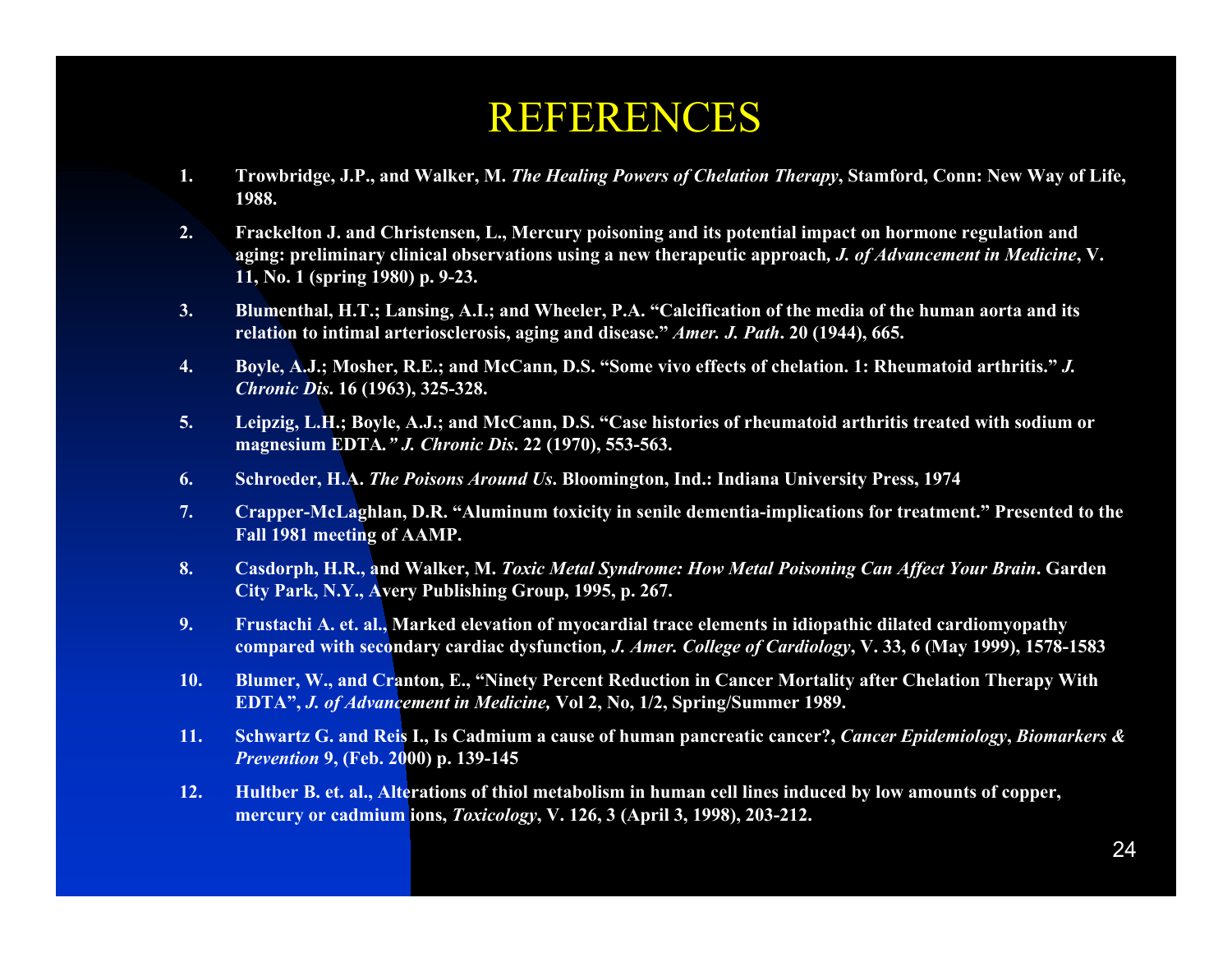#### REFERENCES Cont.

- **13. Bates MN et. al., Cancer incidence, morbidity and geothermal air poll ution in Rotoru,** *New Zealand, Int. J. Epidemiol***. V. 27, No. 1 (Feb 1998) p. 10-14.**
- **14.Malmstron, B.G. "Role of metal binding in enzymic reactions."** *Fed. Proc***. (Sup pl. 10, 1961), 60-69.**
- **15. Cave S., Autism and Mer cury, Testimony presented before the Committee on Government Reform, U.S. House of Representatives, July 18, 2000.**
- **16. Lamar, C.P. "Calcium chelation of athersclerosis-nine years; clinical experience." Fourteenth An n ual Meeting, Americal College of Angiology, 1968.**
- **17. Brucknerova, O., and Tulacek, J. "Chelates in the treatment of occlusive atherosclerosis,"** *Vnitr. Lek***. 18 (1972), 729**
- **18.Ohno, T. "Clinical and experimental stu dies of arteriosclerosis." Exce rpta Medica:** *Intern. Med***. 17 (1963), 8**
- **19.Seven, M.J. (de.).** *Metal Binding in Medicine***. Philadelphia: J.B. Lippin cott Co., 1960.**
- **20.Soffer, A.** *Chelation Therapy.* **Springfield, Ill.: Charles C. Thomas, Publisher, 1964.**
- **21.Spencer, H. "Studies o n the effects of chelating agents in man." Ann. N.Y. Acad. Sci 88 (1960), 435.**
- **22. Clarke, N.E.; Clarke, C.N.; and Mosher, R.E. "Tr eatment of agina pectoris with disodium eth ylene diamine tetraacetic acid."** *Am. J. Med. Sc***. 232 (1956), 654-666.**
- **23. Kitchell, J.R., et.al. "The treatment of coron ary artery disease with disodium EDTA-A reappraisal."** *Am. J. Cardiol***. 11 (1963), 501-506.**
- **24. Lamar, C.P. "Calcium chelation of atheroscler osis-nine years' clinical experienc e." Fourteenth An n ual Meeting. American College of Angiology, 1968.**
- **25. Hancke C. and Flytine, K., "Benefits of EDTA Chelation Therapy in A rteriosclerosis: A Retrospective Stu dy of 470 Patients"** *J. of Advancement in Medicine,* **Vol 6., No 3, Fall 1993.**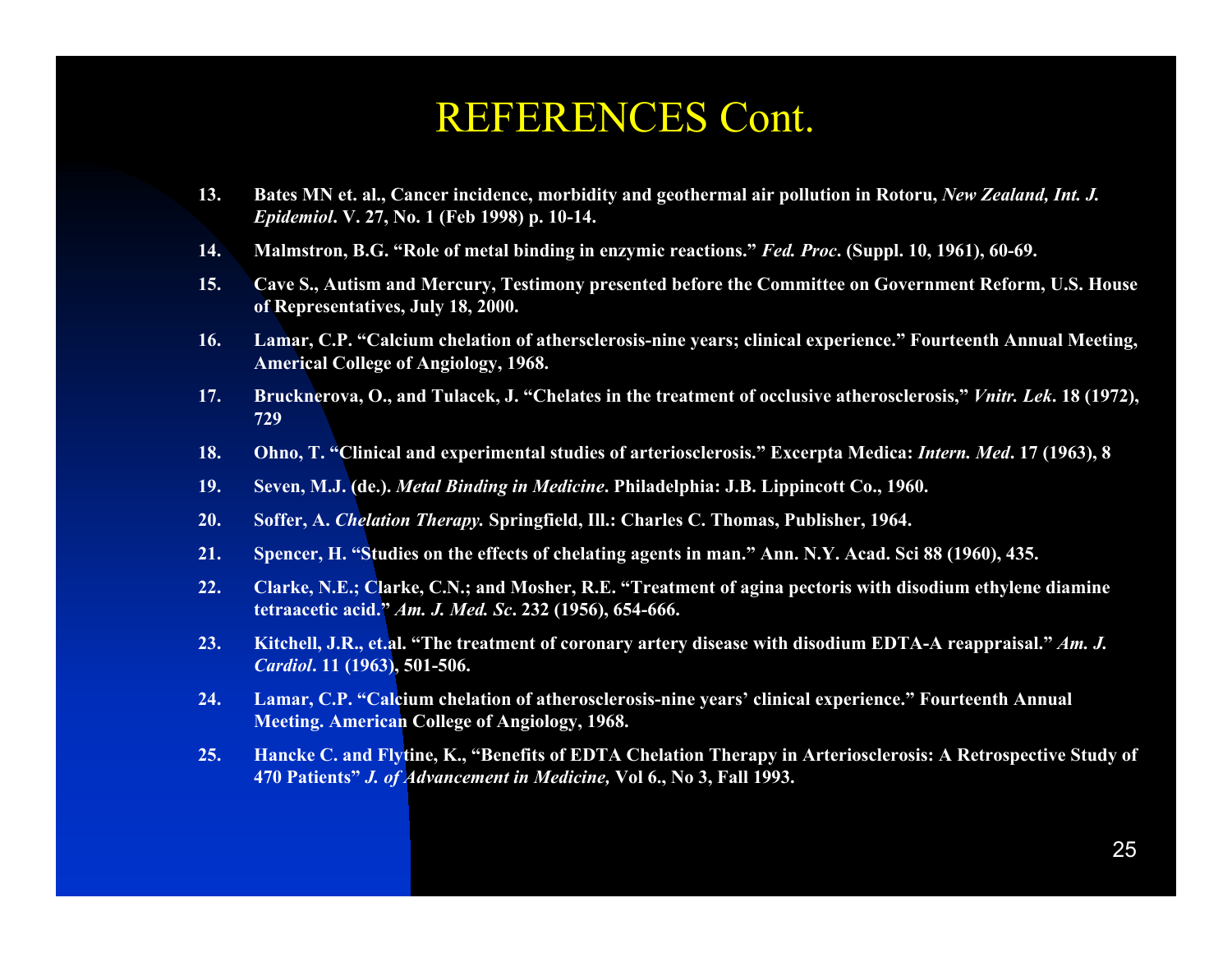#### REFERENCES Cont.

- **28.Nikitina, E.K., et. al. "Tr eatment of atherosclerosis with trilon B. (EDTA)."** *Kar diologiia* **12 (1972), 137.**
- **29.Z apadnick, V.I., et. al. "Pharmacological activity of Unithiol and its use in clinical practic e."** *Vrach. Delo***. 8 (1973), 122.**
- **30.Soffer, A. "Chelation therapy for arterioscle r osis."** *JAMA* **233 (1975).**
- **31. Melt z e r, L.E.; Urol, M.E.; and Kitchell, J.R. "The treatment of coronary artery disease with disodium EDTA." In M.J. Seven, ed.** *Metal Binding in Medicine.*
- **32.Philadelphia: J.B. Lippincott Co., 1960, pp. 132-136.**
- **33.**. Dugi, D. and Takemoto, A., Paper presented at the Third Annual BioImmune Physicians Clinical Protocol **Workshop January 18, 2002, Scottsdale, Ari zona USA.**
- **34.Casellas Bernat, G. et al.,** *Clin. Med***. 15 (1975) 90-95.**
- **35.S korepa, J. et al.,** *Casopis Lekaru Ceskych* **113 (1974) 784-786.**
- **36.Tomasevic, M., Unpublished report no. 842 746.**
- **37.Yasugi, T***., Japan J. New Rem. Clin***. 22 (1973) 691-693.**
- **38.Horsch, A.K.,** *VASA* **15 (1986) 275-279.**
- **39.Belousova, S.S. et al.,** *Kardiologiva* **25 (1985) 112-115.**
- **40.Izumi, H. et al., 11<sup>th</sup> Proceed. Japanese Atheroscl. Soc., Tokyo 1979.**
- **41.Nakamura, H. et. al.,** *Japan J. New Rem. Clin***. 22 (1973) 1565-1574.**
- **42.Stankovic, D. et. al.,** *Medicinski Arhiv* **28 (1974) 287-296.**
- **43.Thurnherr, A.,** *Therapiewoche* **7 (1956) 116.**